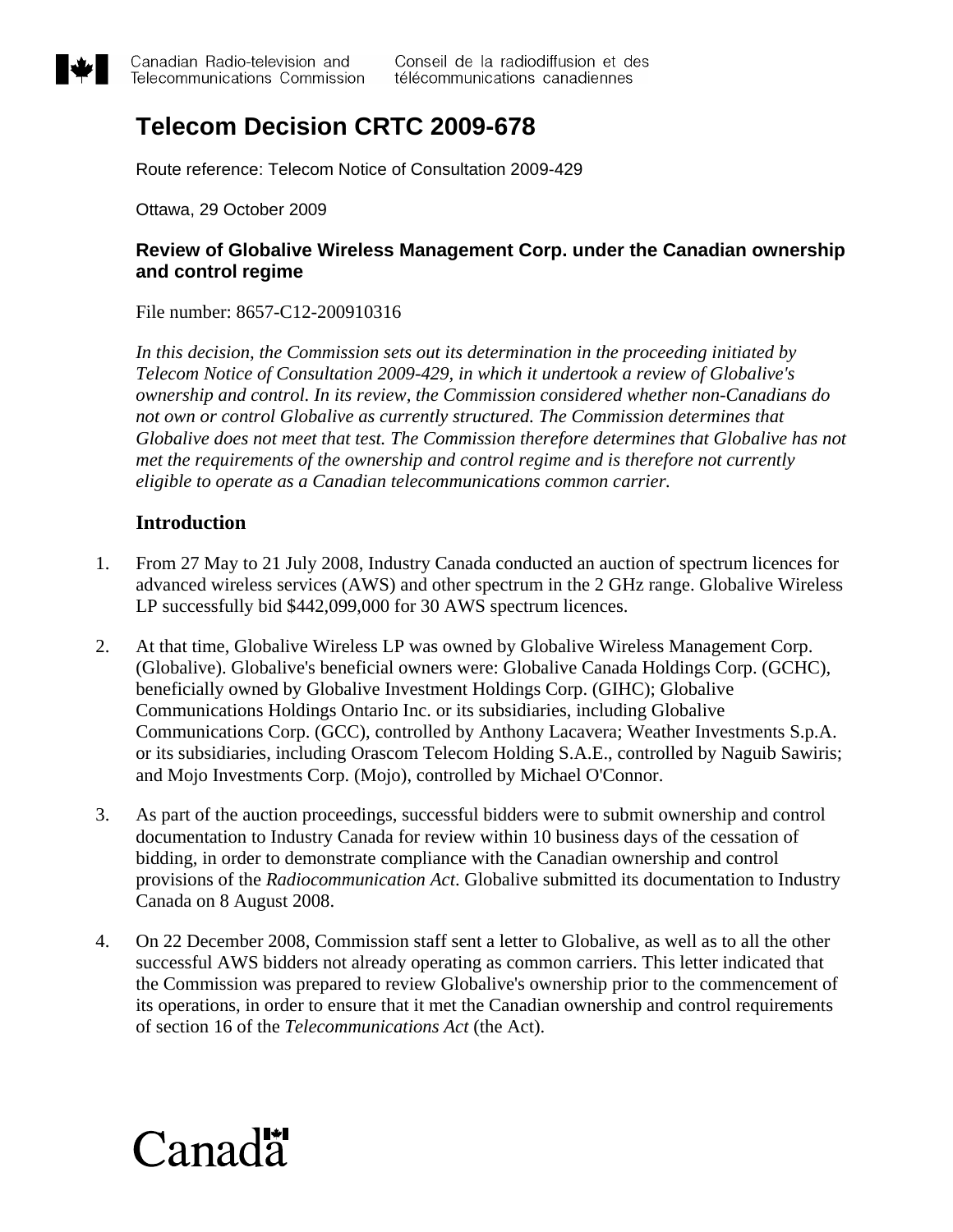- 5. On 13 March 2009, Industry Canada issued spectrum licences to Globalive, having completed its ownership review and determined that Globalive was Canadian-owned and controlled within the meaning of the *Radiocommunication Act*.
- 6. On 3 April 2009, Globalive submitted its corporate documents to the Commission for the initiation of a review to determine whether it was eligible to operate as a telecommunications common carrier in accordance with subsection 16(1) of the Act.
- 7. On 20 April 2009, the Commission received a letter from TELUS Communications Company (TCC) requesting that the Commission initiate an open and transparent proceeding to review the ownership and control of Globalive. In a letter dated 22 April 2009, Shaw Communications Inc. (Shaw) supported TCC's request for a public proceeding.
- 8. By letter dated 5 May 2009, Globalive opposed TCC's request. In the alternative, Globalive requested that the Commission initiate a public process in order to seek comments from all interested parties on the best way to conduct any review proceeding.
- 9. In Telecom Notice of Consultation 2009-303, the Commission initiated a public process, inviting comment on whether it is appropriate in some instances to conduct Canadian ownership and control reviews under the Act on a public basis as opposed to a confidential basis. The Commission issued its determination in this matter in Telecom Regulatory Policy 2009-428, establishing a flexible, four-type review framework for ownership and control reviews under the Act. The Commission determined that in certain cases, including those where the review involves complex or novel governance structures or financing arrangements, the public interest may be served by conducting that review via a public, multiparty process with an oral hearing phase.

# **Proceeding**

- 10. Based on the review framework established in Telecom Regulatory Policy 2009-428, the Commission published Telecom Notice of Consultation 2009-429, initiating a public, multi-party review, including an oral hearing phase, of Globalive's ownership and control. The Commission considered such a review appropriate given the complex and novel nature of Globalive's ownership and governance structure and financing arrangements, the precedential value the review would hold for the industry and the public, and the fact that the participation and appearance of interested parties would allow the Commission to better complete and test the evidentiary record.
- 11. In Telecom Notice of Consultation 2009-429, it was indicated that all documentary evidence submitted to the Commission on 3 April 2009 (the pre-hearing documents or pre-hearing structure, as appropriate) would form part of the record of the proceeding. On 27 July 2009, Globalive filed a confidentiality claim for certain portions of the pre-hearing documents. Pursuant to a Commission staff confidentiality determination dated 3 August 2009, Globalive filed a redacted version of the pre-hearing documents for the public record on 6 August 2009.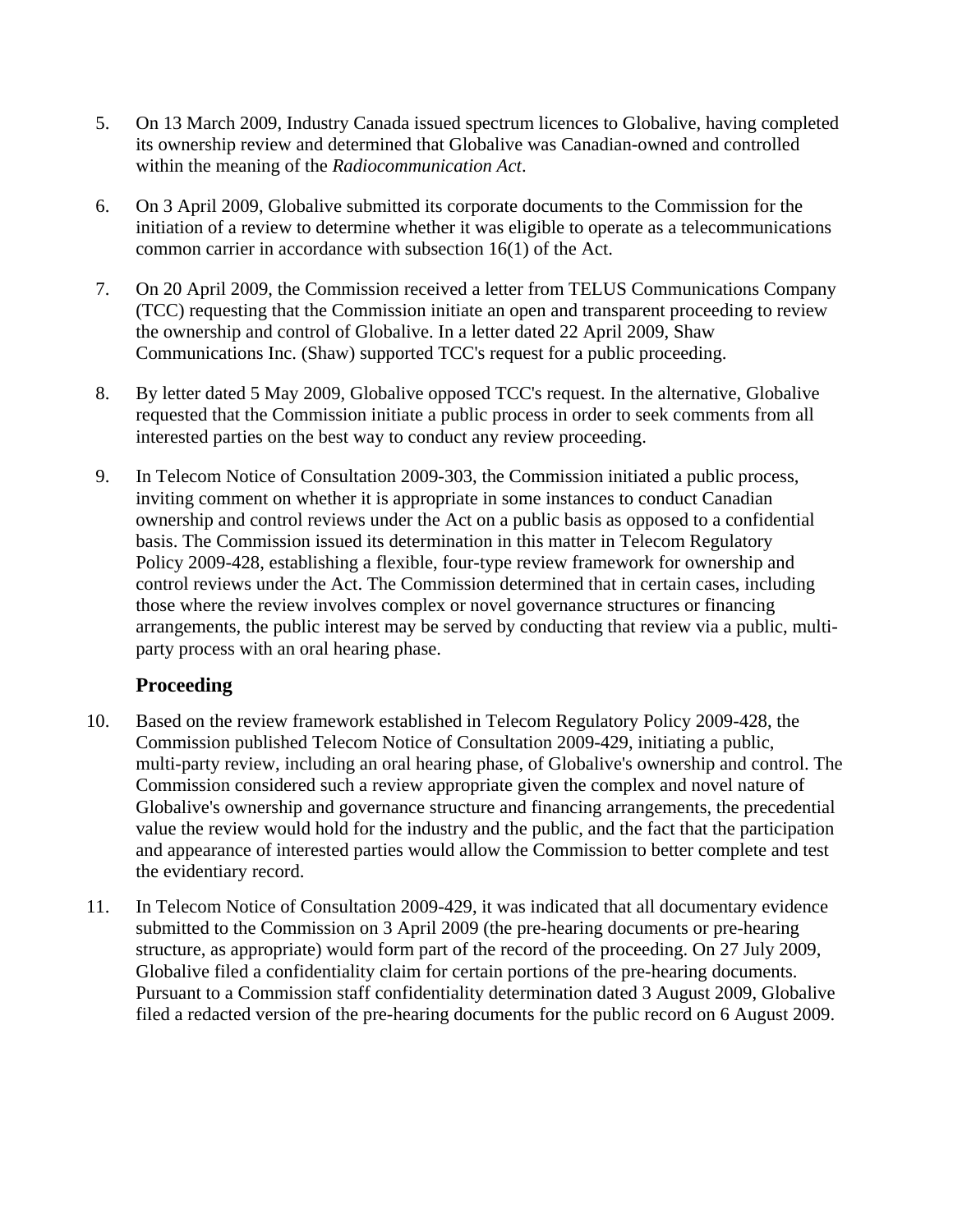- 12. On 4 August 2009, the Commission issued interrogatories to Globalive. Globalive filed responses, along with a confidentiality claim for certain portions thereof, on 14 August 2009. On 17 August 2009, Bell Canada, Rogers Communications Inc. (RCI), and TCC contested certain portions of Globalive's claim for confidentiality. Commission staff issued a determination on confidentiality with respect to Globalive's claim on 19 August 2009. Pursuant to that determination, Globalive filed additional redacted documents on 21 August 2009.
- 13. The Commission received written comments from Danoush Hoosseinzadeh on 10 August 2009, from the Canadian Cable Systems Alliance Inc. on 21 August 2009, and from Bell Canada, RCI, Shaw, and TCC on 24 August 2009. On 28 August 2009, Globalive filed reply comments.
- 14. Globalive is the principal party to the proceeding initiated by Telecom Notice of Consultation 2009-429. Bell Canada, RCI, and TCC (the appearing parties) were granted permission to participate in the oral phase of the public hearing, which was scheduled on 23-24 September 2009.
- 15. At the outset of, and at various points during, the oral phase of the public hearing, Globalive made numerous, significant amendments to its pre-hearing structure and pre-hearing documents. Revised documents were filed with the Commission and placed on the public record on 29 September and 2 October 2009 (the revised documents or revised structure, as appropriate).
- 16. Most of the public hearing session on 24 September 2009 was held *in camera* with the Commission and representatives of Globalive present. A redacted transcript of the *in camera* portion of the hearing was placed on the public record. In order to give the appearing parties the opportunity to frame their final statements in light of the revised structure and revised documents, the oral phase of the public hearing was adjourned and reconvened on 1 October 2009.
- 17. Following the conclusion of the oral phase of the public hearing, the Commission received final written comments from the appearing parties dated 5 October 2009 and a final reply from Globalive dated 7 October 2009.
- 18. The Commission has reviewed and considered the entire record of this proceeding, including the revised structure, the revised documents, and the written and oral submissions of all parties. The extensive public record of this proceeding, which closed 7 October 2009, is available on the Commission's website at www.crtc.gc.ca under "Public Proceedings" or by using the file number provided above.

#### **Canadian ownership and control regime**

19. The Commission has the responsibility under the Act to regulate the telecommunications industry in Canada with a view to implementing the policy objectives enumerated in the Act, including the objective to promote the ownership and control of Canadian carriers by Canadians that is set out in paragraph 7(*d*). Further, specific ownership and control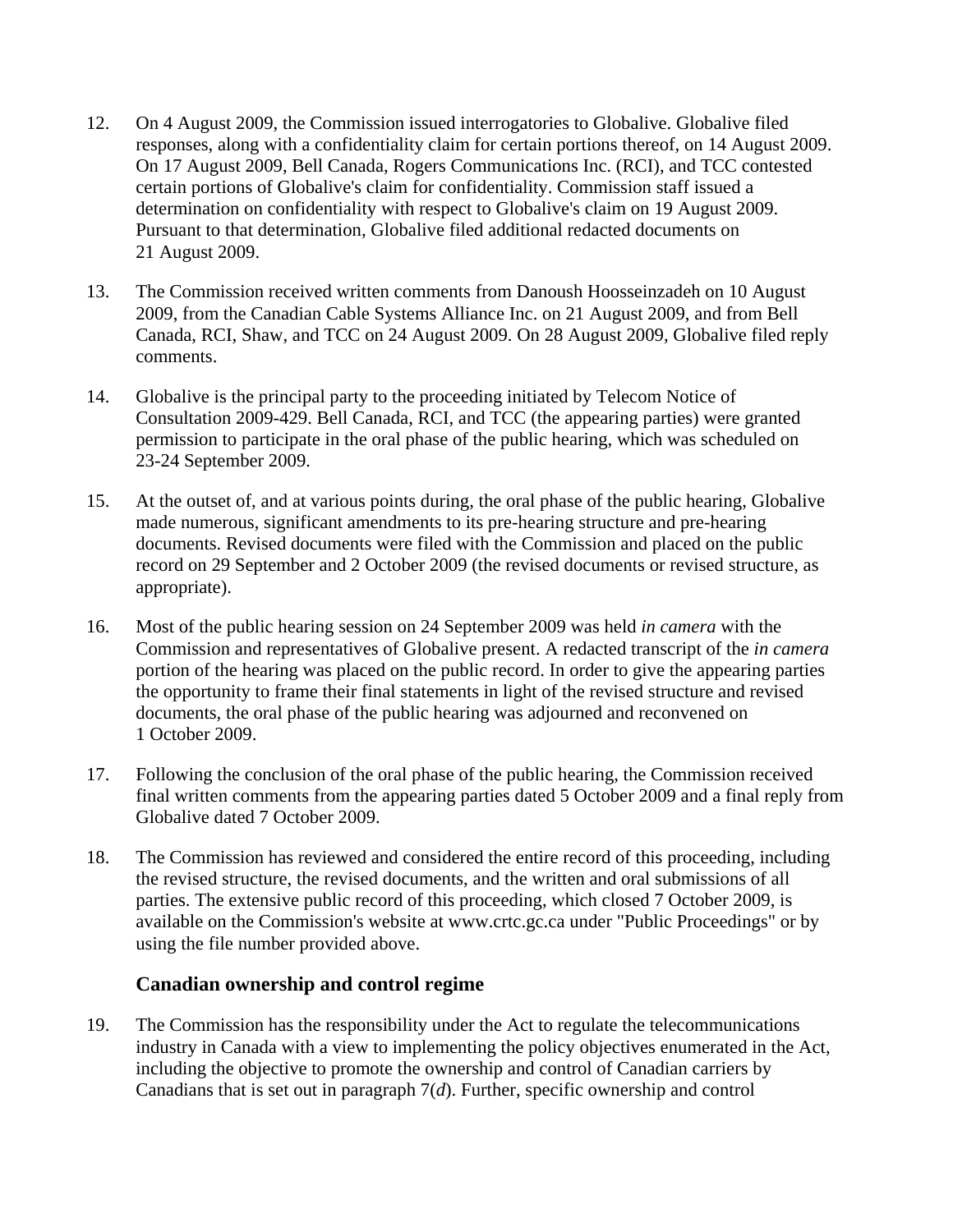requirements are set out in section 16 of the Act as well as in the *Canadian Telecommunications Common Carrier Ownership and Control Regulations* (the Regulations)<sup>1</sup> (collectively, the ownership and control regime).

20. Subsection 16(1) of the Act provides that "a Canadian carrier is eligible to operate as a telecommunications common carrier if it is a Canadian-owned and controlled corporation incorporated or continued under the laws of Canada or a province." Subsection 16(3) of the Act provides that a corporation is Canadian-owned and controlled if:

> (*a*) not less than eighty per cent of the members of the board of directors of the corporation are individual Canadians;

 (*b*) Canadians beneficially own, directly or indirectly, in the aggregate and otherwise than by way of security only, not less than eighty per cent of the corporation's voting shares issued and outstanding; and

(*c*) the corporation is not otherwise controlled by persons that are not Canadians.

- 21. Subsection 2(1) of the Act defines "control" to mean "control in any manner that results in control in fact, whether directly through the ownership of securities or indirectly through a trust, agreement or arrangement, the ownership of any body corporate or otherwise."
- 22. Subsection 2(2) of the Regulations defines "Canadian," for the purpose of the Regulations and of section 16 of the Act, as, among others, a citizen who is ordinarily resident in Canada, a permanent resident in certain circumstances, and a qualified corporation.
- 23. A "qualified corporation" is defined in subsection 2(1) of the Regulations as follows:

 …a corporation in which those of its shareholders who are Canadians beneficially own, and control, in the aggregate and otherwise than by way of security only, not less than 66 2/3 per cent of the issued and outstanding voting shares, and which is not otherwise controlled by non-Canadians.

- 24. Therefore, an inquiry under the ownership and control regime as to whether a Canadian carrier is Canadian-owned and controlled, and therefore eligible to operate as a telecommunications common carrier, involves a determination of both *de jure* control (legal control) and *de facto* control (control in fact).
- 25. The Act does not authorize the Commission to permit a Canadian carrier to operate as a telecommunications common carrier if it is not Canadian-owned and controlled. The Commission has no authority to issue a conditional approval on the basis that the carrier undertakes to bring itself into compliance in the future.
- 26. The Commission notes that Globalive must satisfy the requirements of the ownership and control regime at all times when it is operating as a telecommunications common carrier. The issue being addressed in this decision is whether Globalive has satisfied these requirements and is thus eligible to operate in this capacity.

 $\overline{a}$ 

<sup>1</sup> SOR/94-667, 25 October 1994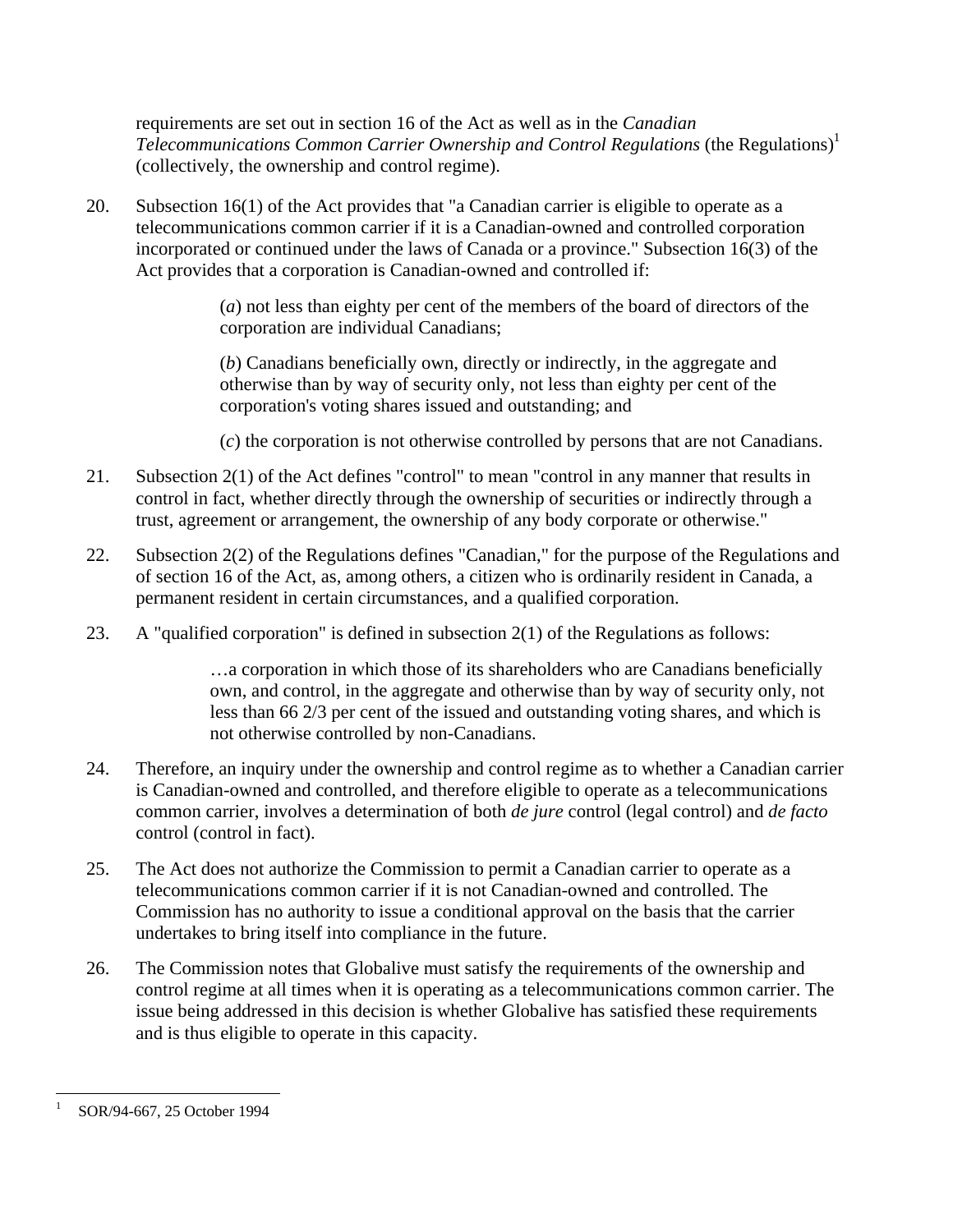# **Legal control**

- 27. As noted above, the test for legal control requires that
	- not less than eighty per cent of the members of the board of directors of the corporation are individual Canadians; and
	- Canadians beneficially own, directly or indirectly, in the aggregate and otherwise than by way of security only, not less than eighty per cent of the corporation's voting shares issued and outstanding.
- 28. Globalive's board of directors under the pre-hearing structure consisted of seven individuals, six of whom were Canadians.
- 29. Based on its pre-hearing structure,<sup>2</sup> Globalive was wholly owned by GCHC, a corporation in turn owned by GIHC (66.67 percent voting interest) and Orascom Telecom Holding (Canada) Limited (Orascom) (33.33 percent voting interest). GIHC was owned by three shareholders: AAL Holdings Corporation (AAL) (66.68 percent voting interest), controlled by Mr. Lacavera; Orascom (32.02 percent voting interest), controlled by Mr. Sawiris; and Mojo (1.30 percent voting interest), controlled by Mr. O'Connor.
- 30. Orascom does not satisfy the definition of Canadian within the meaning of the Regulations. Therefore, for the purpose of the ownership and control regime, Orascom is non-Canadian.
- 31. In response to concerns expressed by the Commission during the oral phase of the public hearing, Globalive revised its corporate structure by eliminating its direct holding corporation, GCHC, which was wound up into GIHC. As a result, Globalive is wholly owned by GIHC. The overall equity positions of the shareholders remain unchanged. The board of directors of Globalive was expanded to eleven individuals, at least nine of whom must be Canadians.
- 32. All of Globalive's issued and outstanding voting shares are held by GIHC, a qualified corporation by virtue of the fact that 66.68 percent of its issued and outstanding voting shares are held by AAL, itself a qualified corporation. In addition, Globalive meets the requirement regarding the members of its board of directors.
- 33. Consequently, the Commission determines that Globalive has met the test for legal control.

 $\frac{1}{2}$  For ease of reference, charts illustrating Globalive's pre-hearing and revised structures are presented in the Appendix to this decision.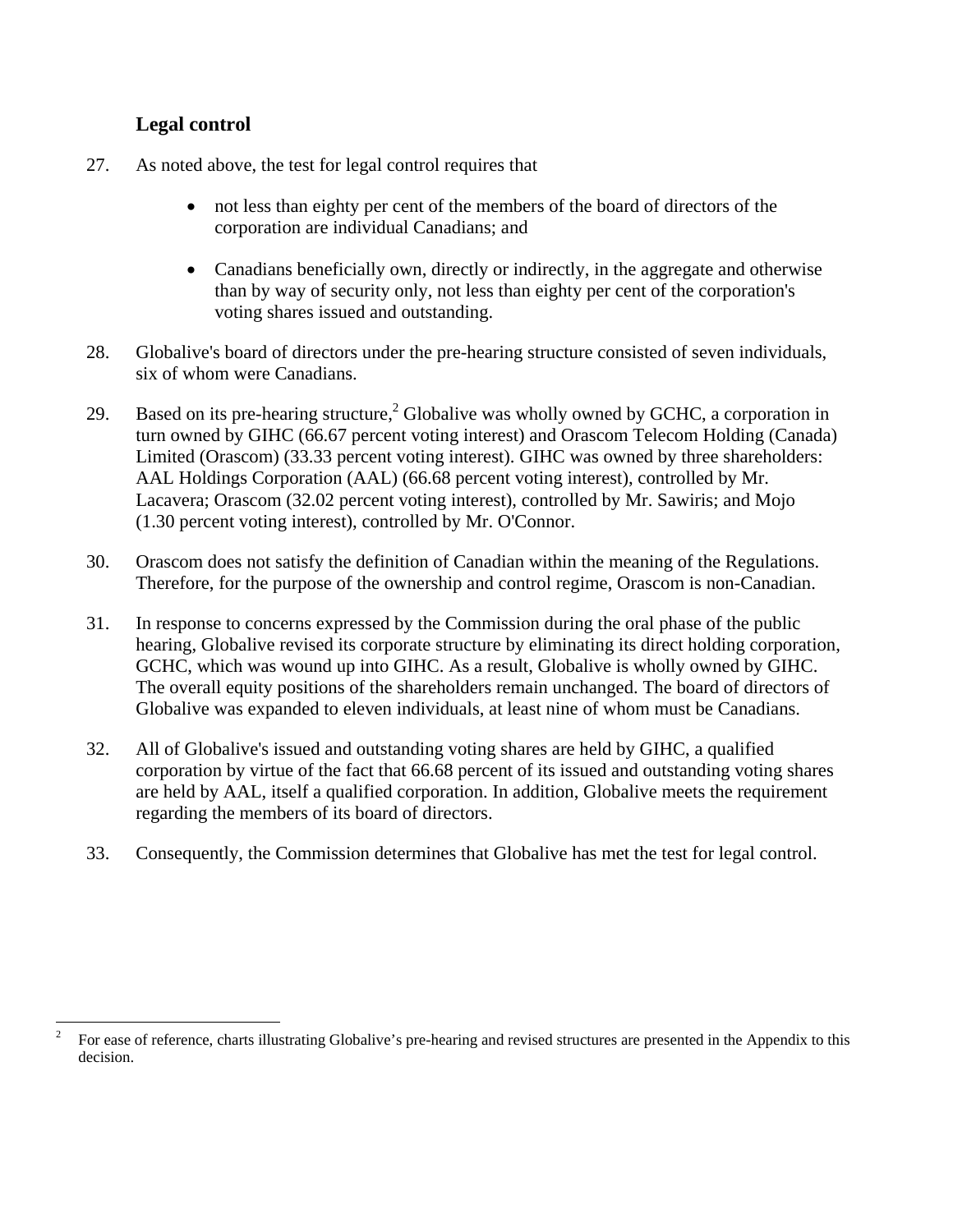# **Control in fact**

34. As noted in Broadcasting Decision 2007-429 (the CanWest<sup>3</sup> decision) and applied in Broadcasting Decision 2008-69 (the  $BCE<sup>4</sup>$  decision), the Commission considers that the appropriate test for assessing control in fact was set out in the Canadian Airlines decision<sup>5</sup> of the National Transportation Agency, now the Canadian Transportation Agency. In that decision, the National Transportation Agency found that:

> …There is no one standard definition of control in fact but generally, it can be viewed as the ongoing power or ability, whether exercised or not, to determine or decide the strategic decision-making activities of an enterprise. It can also be viewed as the ability to manage and run the day-to-day operations of an enterprise. Minority shareholders and their designated directors normally have the ability to influence a company as do others such as bankers and employees. The influence, which can be exercised either positively or negatively by way of veto rights, needs to be dominant or determining, however, for it to translate into control in fact.

35. The National Transportation Agency went on to say that the determination of control in fact turns on the consideration of individual factors which, taken together, may result in a minority shareholder exerting control:

> In all previous Canadian ownership reviews and enquiries, the Agency has not only looked at individual arrangements between the shareholders and the air carrier to determine where control in fact lies but has also examined all arrangements taken together to make the determination. Individual arrangements between the minority shareholder and the airline can each result in the minority shareholder exerting a degree of influence over the company. **Such influence, considered on an individual arrangement basis, may not be determining and may not result in the minority shareholder being able to exert control over the airline. All such influence taken together, however, may result in the minority shareholder being able to exert a degree of influence which translates into control.** [emphasis added]

- 36. A determination of control in fact necessarily involves careful consideration of the facts in a particular case. Accordingly, past Commission decisions with respect to ownership and control are not binding or determinative. However, they are useful in providing guidance for the interpretation and application of the test for control in fact.
- 37. Based on an analysis of all the information submitted in the course of this proceeding, the Commission considers that the following matters raise concerns relating to control in fact:
	- corporate governance;

 $\frac{1}{3}$ CanWest MediaWorks Inc.

<sup>4</sup> BCE Inc.

<sup>5</sup> National Transportation Agency Decision No. 297-A-1993, 27 May 1993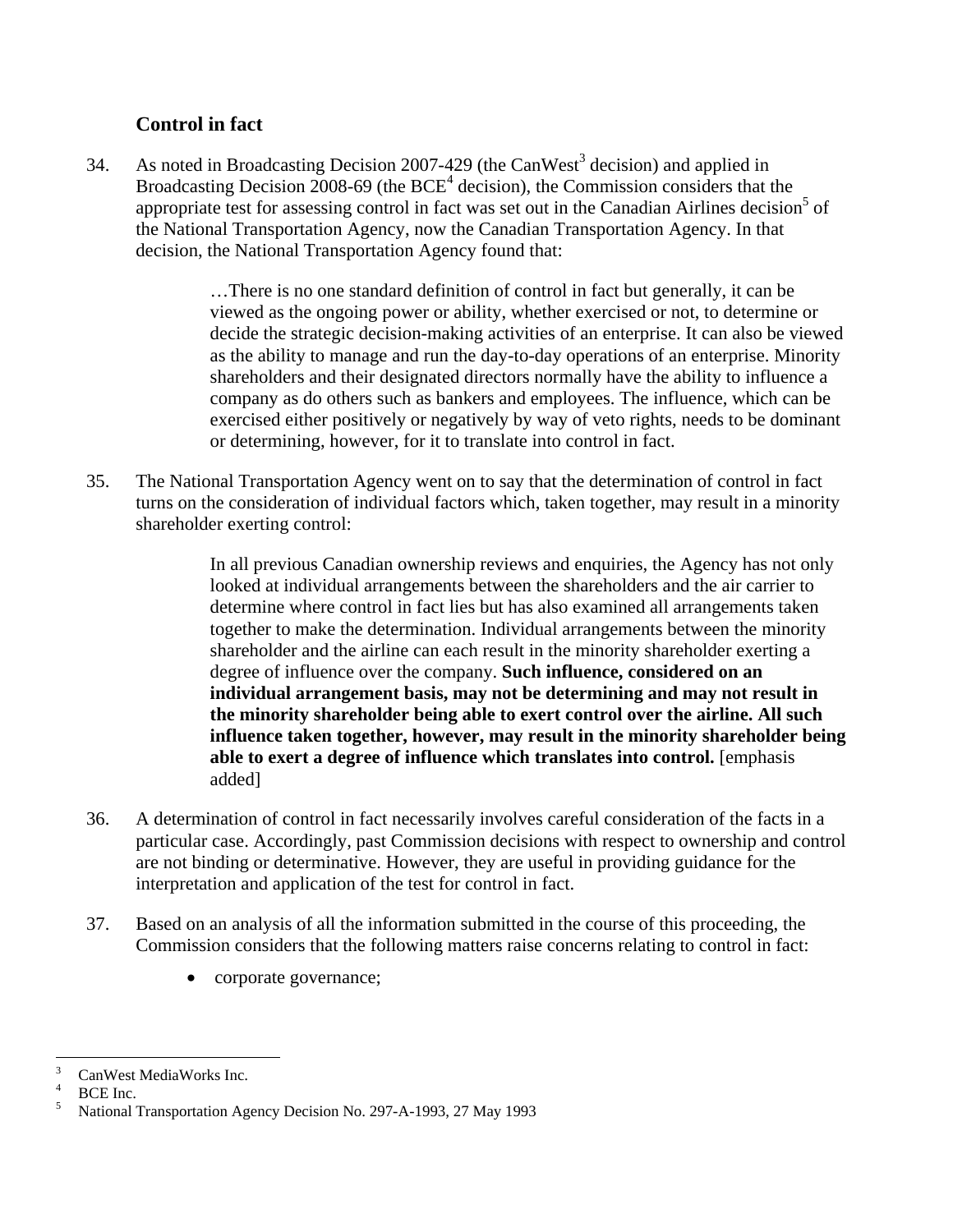- shareholder rights;
- commercial arrangements between Globalive and non-Canadians; and
- economic participation of Globalive and non-Canadians.

#### **Corporate governance**

38. As noted in the BCE and CanWest decisions, specific corporate governance arrangements may have substantial implications for control in fact. In the present case, the relevant arrangements include those with respect to the composition of the boards of directors, quorum provisions, and the appointment of officers.

#### *A. Composition of the boards of directors*

- 39. Under the pre-hearing structure, Globalive's board was composed of seven directors, including six Canadians. All directors were appointed by the board of GCHC. GCHC's board was composed of seven directors: four nominated by GIHC and three by Orascom. Finally, GIHC's board was composed of five directors: two nominated by AAL, two nominated by Orascom, and one Independent Director, as defined in the Shareholders' Agreements and corporate documents. The Independent Director was nominated by a selection committee composed of one director nominated by AAL, one nominated by Orascom, and Globalive's chief executive officer (CEO).
- 40. During the oral phase of the public hearing, the Commission and the appearing parties raised a number of concerns regarding board composition. With respect to GIHC, the Commission expressed concern that Orascom and AAL had an equal number of directors on the board, despite the fact that AAL held the majority of the voting shares. Bell Canada and RCI argued that Orascom had more influence than AAL in selecting the members of the GIHC board. In particular, they contended that Orascom could effectively select the fifth board member, as Mr. Campbell, who held the swing vote on the committee, had previous business relationships with Orascom. In addition, Bell Canada and RCI submitted that Orascom had even more influence at the GCHC level, because in addition to its three nominees on the GCHC board, Orascom had input into the selection of GIHC's nominees to the board.
- 41. As noted above, GCHC was wound up into GIHC. Under the revised structure, changes were made to the composition of the boards of directors of both GIHC and Globalive. The GIHC board is now composed of eleven directors: four directors nominated by AAL, four by Orascom, and three Independent Directors. The first Independent Director is selected by AAL with subsequent Independent Directors chosen by a selection committee composed of three members: the longest-serving Independent Director, one director nominated by AAL, and one director nominated by Orascom. The Globalive board is in essence identical to that of GIHC, with the additional requirement that two of Orascom's nominees be Resident Canadians, as defined in the Shareholders' Agreement and corporate documents.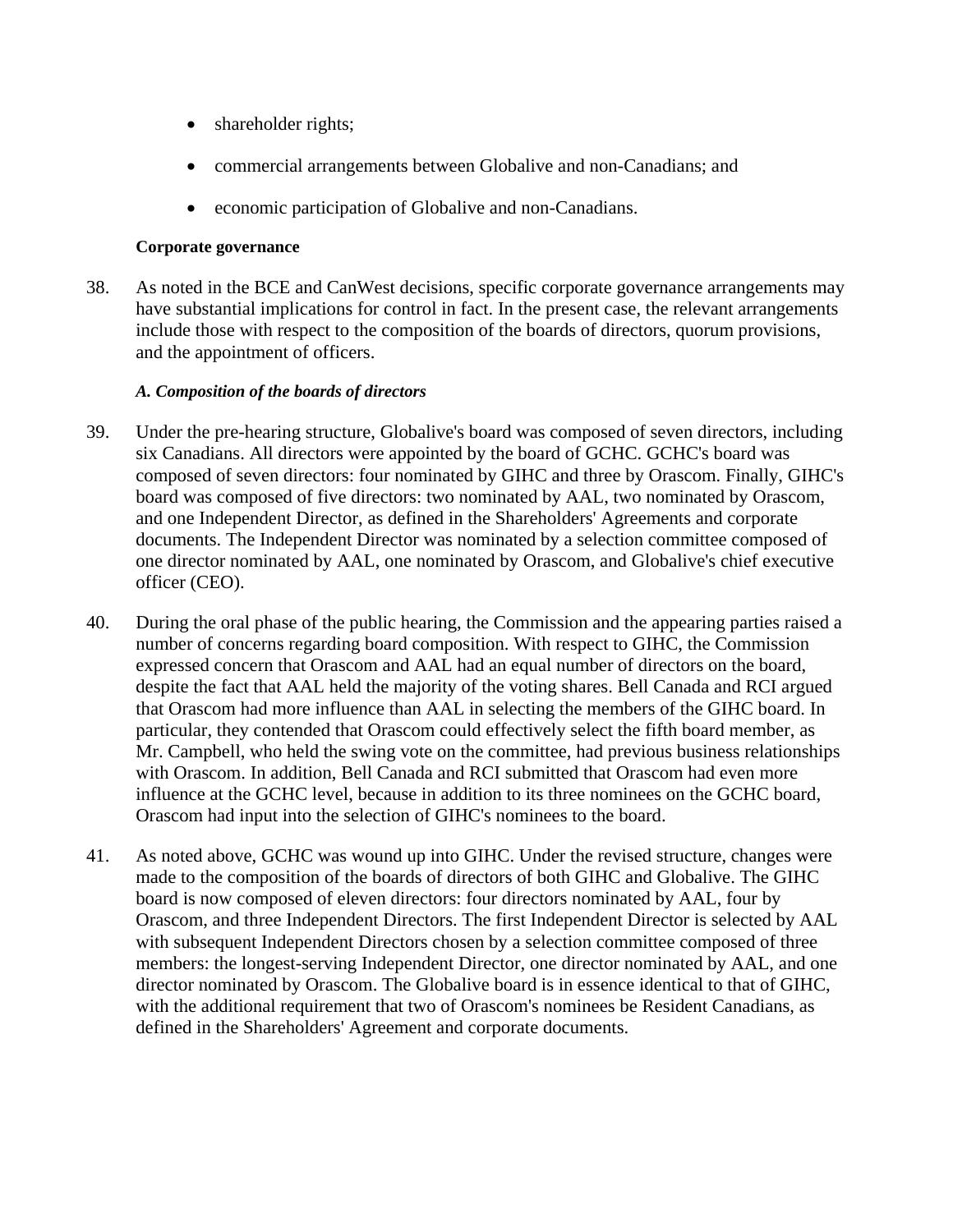- 42. During the oral phase of the public hearing, the Commission noted that in the BCE decision, it considered that not only must there be a majority of Canadians on the board, but the nominees of the Canadian shareholder must be sufficient in number to offset the substantial influence of non-Canadian investors on the board.
- 43. The appearing parties contended that the majority Canadian shareholder should be able to appoint a majority of the members of the boards of directors. TCC argued that the appointments to the boards are not commensurate with the voting positions of the shareholders. RCI contended that AAL does not have the countervailing power through the board to offset Orascom's overwhelming financial interest and its many levers of control. Bell Canada remained concerned that under the revised structure, AAL still has only one voice out of three on the Independent Director selection committee.
- 44. Globalive submitted that its revised structure is consistent with the structure approved in the Unitel decision<sup>6</sup> and prevents Orascom from controlling the board. Globalive further argued that, since the relative economic participation of the shareholders is vastly different here than in the transaction examined in the BCE decision, that decision does not support greater AAL representation on the boards. With regard to the selection committee, Globalive submitted that the relevant provisions are such that both shareholders are required to accept the Independent Directors chosen by the committee.

45. In the present case, the Commission considers that the revised board structure, including the role and composition of the selection committee, does not ensure that the nominees of the Canadian shareholder are sufficient in number to offset the influence of Orascom, a non-Canadian shareholder. In order to address this point, Globalive would have to amend its Shareholders' Agreement and corporate documents such that on each of the two boards, AAL nominates five directors, Orascom nominates four directors, and AAL and Orascom each nominate one Independent Director. There would be no further need for a selection committee.

#### *B. Quorum provisions*

- 46. Under the pre-hearing structure, GIHC board quorum required either three directors, consisting of an Independent Director and at least one nominee each of AAL and Orascom, or any four directors. In addition, a majority of the directors present had to be Independent Canadians, as defined in the Shareholders' Agreements. GCHC quorum required the presence of a majority of Independent Canadians and at least five directors, including at least two nominees each of Orascom and GIHC. Quorum for the Globalive board required a majority of Independent Canadians, including the attendance of at least five directors.
- 47. Under the revised Shareholders' Agreement, quorum requires the attendance of nine directors, including at least two nominees each of AAL and Orascom. A majority of the directors present must be Independent Canadians. In the event that quorum is not reached, the directors present at a reconvened meeting shall constitute a quorum, provided that a majority of the directors present are Independent Canadians.

<sup>6</sup> <sup>6</sup> *In the Matter of Unitel's Eligibility to Operate in Canada as a Telecommunications Common Carrier Pursuant to Section 16 of the Telecommunications Act*, CRTC Letter Decision, 16 October 1996 (the Unitel decision)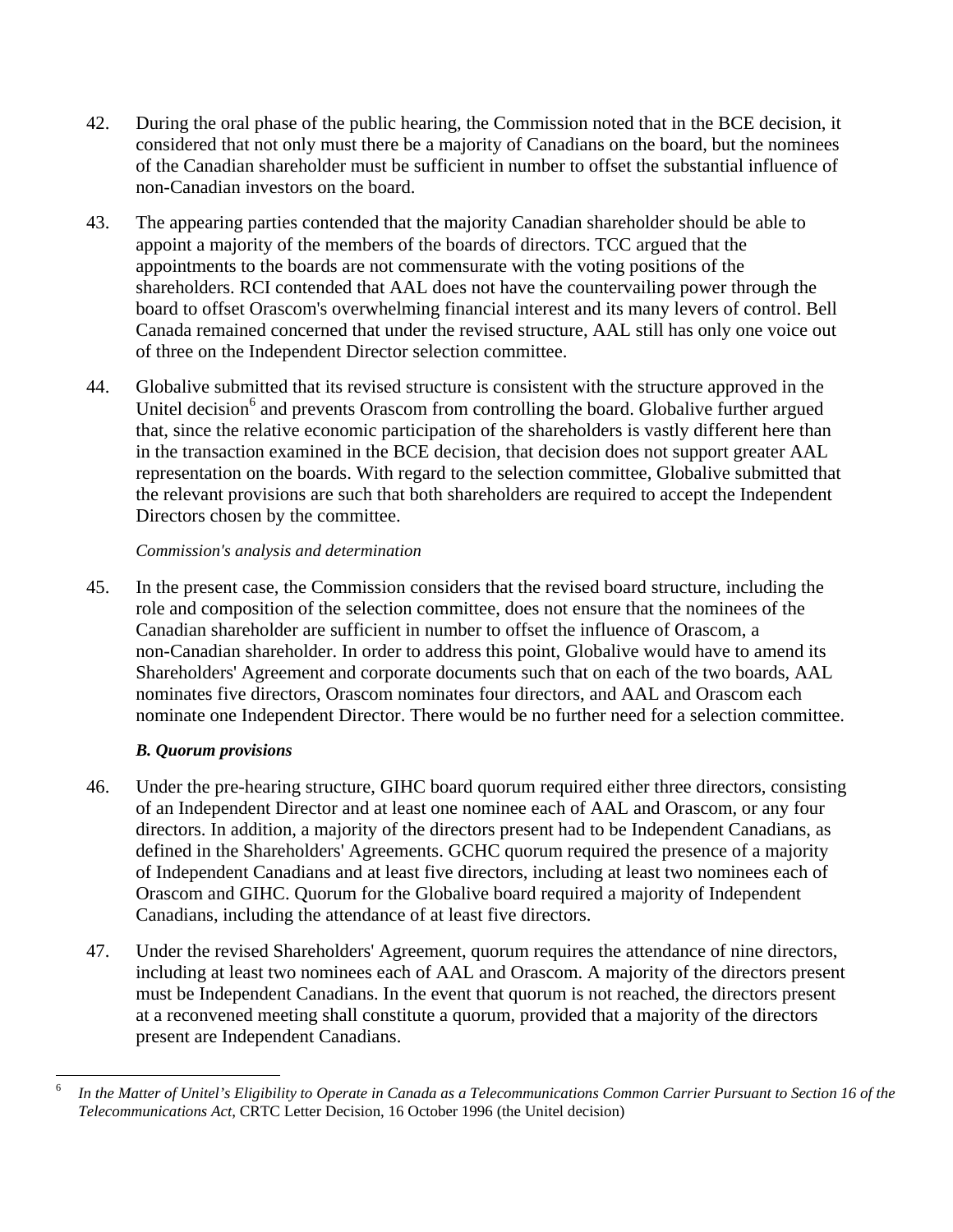48. Bell Canada argued that under the revised quorum rules for the Globalive board, Orascom could have twice as many nominees present as AAL and would thus have control over voting matters.

#### *Commission's analysis and determination*

49. Provided that the boards are reconstituted according to paragraph 45 above, the Commission considers that the revised quorum provisions ensure that the number of nominees of the Canadian shareholder is sufficient to offset the influence of Orascom.

#### *C. Appointment of officers*

- 50. Under the pre-hearing structure, GCHC's board appointed two co-chairmen, one nominated by AAL and one by Orascom. The chairmen of GIHC and Globalive were to be Bruno Ducharme and Dr. W.K. Michael, respectively.
- 51. In their initial written representations, TCC and RCI expressed concern that the presence of two co-chairmen, one a nominee of the non-Canadian shareholder, could have implications for control in fact. Specifically, TCC noted that there were no detailed procedures for decisionmaking between the two co-chairmen.
- 52. At the outset of the oral phase of the public hearing, Globalive presented revisions regarding its designated officers. The revised documents provide that Mr. Lacavera shall be the initial chair of GIHC and Globalive, and that subsequent chairmen shall be selected by the respective boards and shall be either an Independent Director or Mr. Lacavera. Additionally, the CEOs of Globalive and GIHC shall be Independent Canadians and shall be appointed by and report to their respective boards.

#### *Commission's analysis and determination*

53. The Commission has no concern with regard to the appointment of officers under the revised structure.

#### **Shareholder rights**

#### *A. Liquidity rights*

54. The pre-hearing GIHC Shareholders' Agreement contained a number of mechanisms to allow the parties to dispose of or transfer their shares in the venture, including AAL withdrawal rights, Orascom drag-along rights, Orascom call rights, and AAL put rights. In sum, these liquidity rights granted significant privileges to Orascom, specifically the power to require AAL to exit the venture or to compel AAL to sell in the event that Orascom decided to dispose of its holdings.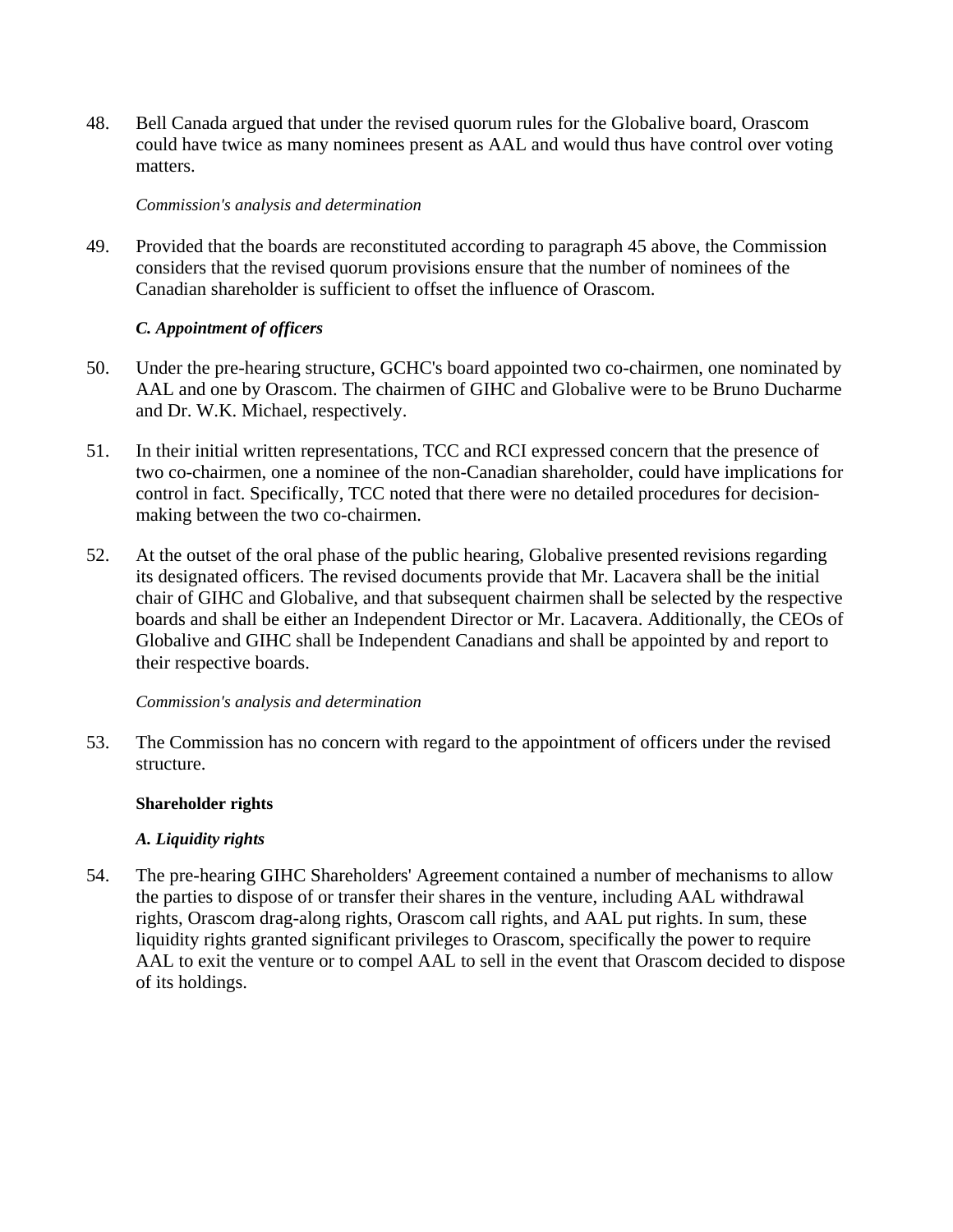- 55. The Commission expressed concerns regarding the influence that the liquidity rights granted to Orascom as minority voting shareholder; in particular, the drag-along rights were inconsistent with the position of AAL as the majority voting shareholder. The appearing parties expressed similar concerns. TCC contended that the drag-along rights allowed Orascom to unilaterally sell the venture to a buyer of its choosing. RCI and Bell Canada noted that the right to require a sale is a power normally accorded to a controlling shareholder, accompanied by a "tagalong" for the minority partner.
- 56. In the revised documents, Globalive has removed the rights listed above and substituted a mutual liquidity right, which allows either AAL or Orascom to elect to sell its holdings in the venture, subject to a right of first refusal by the other party. In AAL's case, the Shareholders' Agreement provides a guaranteed floor price for its shares should it elect to sell within a certain period. This provision also provides that, in those same circumstances, should AAL sell its holdings for greater than fair market value, as defined therein, it will pay that difference to Orascom.
- 57. The Commission expressed concern during the oral phase of the public hearing that the revised liquidity rights include a provision for AAL to exit the venture with a guaranteed floor price. Specifically, the Commission noted that it is traditionally the minority voting shareholder which is granted an exit provision at a guaranteed price, not the controlling shareholder. The appearing parties expressed concern that the revised liquidity rights remain indicia of control. RCI argued that the guaranteed exit price insulates AAL from any risk and that this situation is indicative of where control lies.
- 58. Globalive responded that the liquidity rights are customary commercial terms negotiated among shareholders and built into agreements in order to deal with certain eventualities, such as shareholder deadlock. Globalive contended that these rights have absolutely no impact on operations or strategic decision-making. Globalive added that the guaranteed floor price established in the liquidity rights does not represent an attempt to eliminate the risk of the venture for AAL, but rather reflects the inclusion of an established and successful business as equity in a high-risk, capital-intensive start-up. Globalive argued that the appearing parties have not made any clear connection between the revised mutual liquidity rights and the control of day-to-day operations of the wireless business.

59. The Commission considers that the liquidity rights in the revised documents are an improvement on the array of rights originally granted to Orascom as minority voting shareholder. Nevertheless, the liquidity rights, even in their revised form, provide an indication of Orascom's influence over the venture. The specification of a floor price and the imposition of a cap on the proceeds generated in the event that AAL sells its shares are inconsistent with the relative voting interests of the shareholders.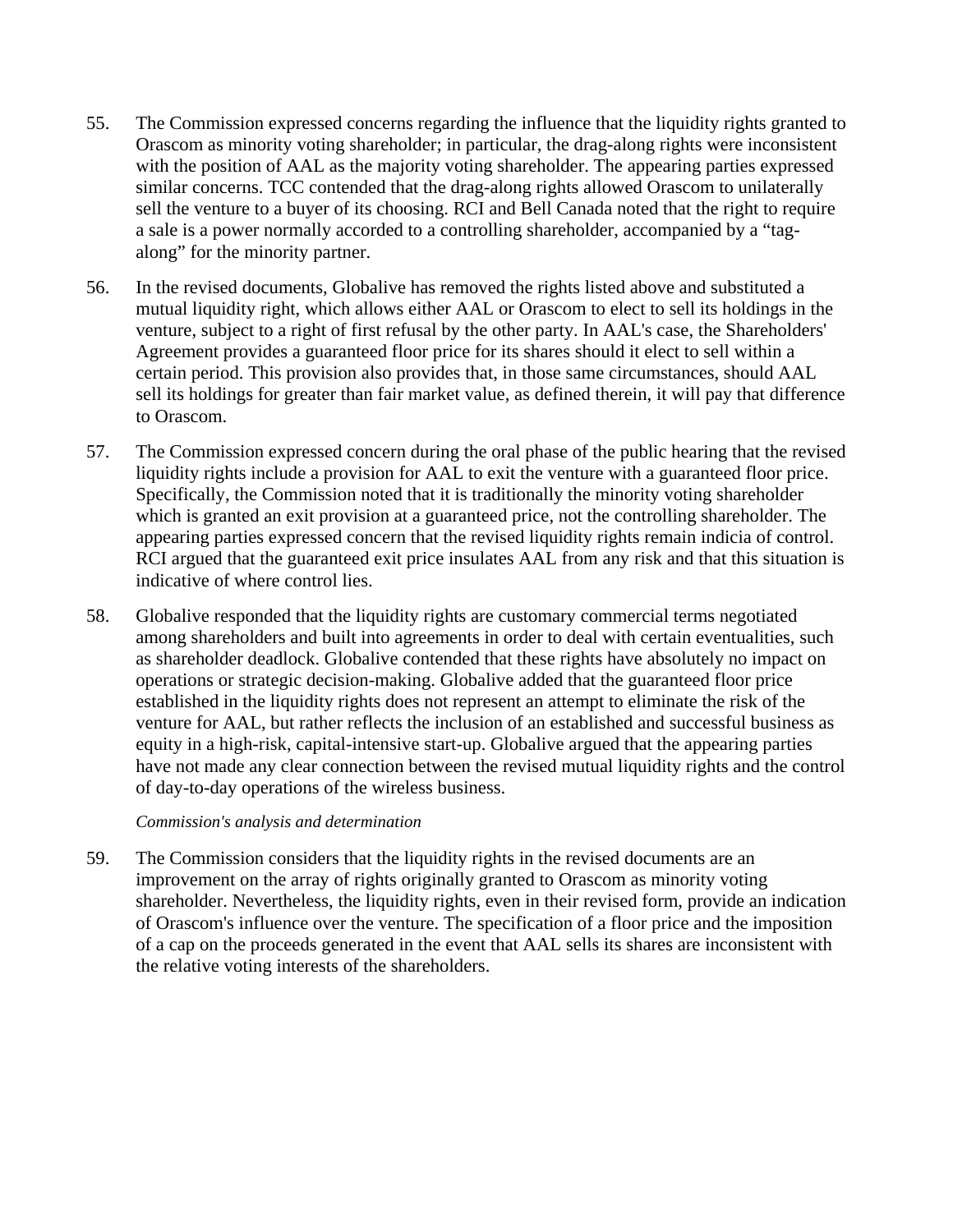#### *B. Eligible Purchasers*

- 60. Both the pre-hearing and the revised Shareholders' Agreements provide that shareholders may only sell their shares pursuant to a written offer from an Eligible Purchaser, as defined therein. To meet this definition, the purchaser cannot be a Strategic Competitor, defined as a person which operates or provides telecommunications business services, whether fixed line or wireless.
- 61. TCC argued that the definition of an Eligible Purchaser contained in the Shareholders' Agreement shrinks the pool of potential purchasers. Bell Canada argued that the majority controlling shareholder should have the right to sell the business and that the Strategic Competitor exclusion should be removed. At the Commission's request, Bell Canada submitted that the definition of a Strategic Competitor should be amended to include only companies that operate or provide wireless telecommunications services in Canada and that derive at least 20 percent of their revenues from the provision of such services.
- 62. Globalive responded that the restriction on Eligible Purchasers protects the remaining shareholders from being forced into a relationship with a competitor and that shareholders have the discretion to waive this restriction. In addition, all sale provisions are subject to extensive rights of first refusal in favour of the non-selling shareholder.

#### *Commission's analysis and determination*

- 63. The Commission considers that a significant issue with regard to liquidity is the ability of the exiting investor to find a suitable purchaser. The Commission is concerned that the Eligible Purchaser definition limits the pool of potential purchasers to financial investors and restricts the ability of the majority voting shareholder to sell all or some of its shares. The Commission considers that Bell Canada's proposal is unduly restrictive, as it would capture other successful AWS bidders that are new entrants. In addition, the Commission notes that Industry Canada's AWS policy framework provided that only entities with less than a 10 percent share of the national wireless market were eligible to bid on the set-aside spectrum of that auction.
- 64. Accordingly, the Commission considers that Globalive should amend the definition of Strategic Competitor to include only entities which, taken together with their affiliates, hold more than a 10 percent share of the Canadian wireless market on a per-subscriber basis.

#### *C. Veto rights*

- 65. Schedule A to the pre-hearing Shareholders' Agreements outlined special matters requiring shareholder consent. Provisions in Part I of Schedule A required 75 percent shareholder approval, while provisions in Part II specifically required Orascom's approval. Based on the pre-hearing and revised corporate structures, wherein Orascom held 33.33 percent of the voting shares in GCHC and holds 32.02 percent of the voting shares in GIHC, Orascom has an effective veto over all items contained in Parts I and II of Schedule A.
- 66. During the oral phase of the public hearing, the Commission expressed concern with many of these vetoes. In regard to the financial thresholds attached to certain vetoes, the Commission noted that the dollar thresholds fell below the threshold established in the CanWest and BCE decisions (five percent of the enterprise value of the corporation).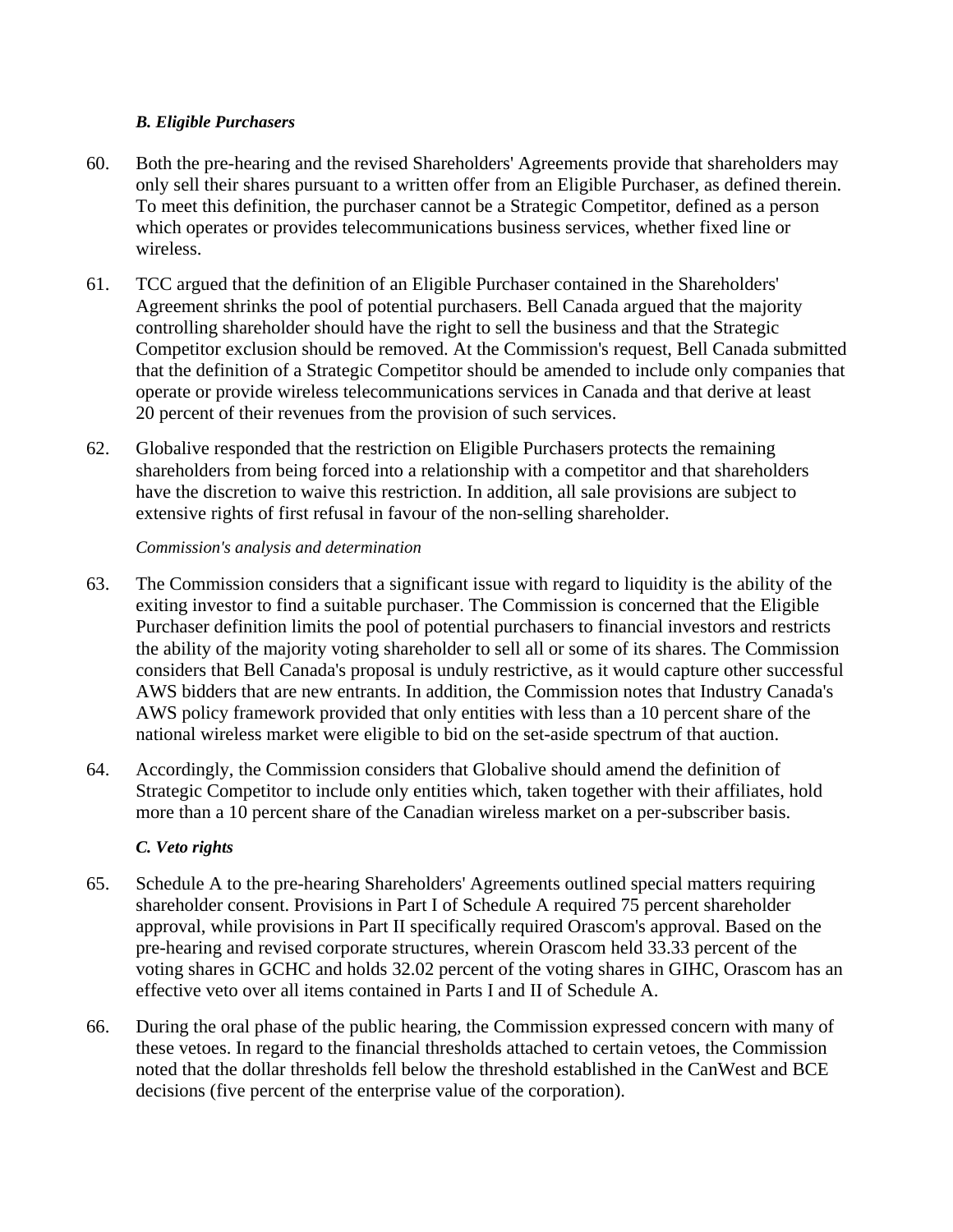- 67. The appearing parties and Shaw all argued that the veto rights were indicative of control and provided Orascom with an unreasonable degree of influence over the operations of a Canadian common carrier. Bell Canada argued that the vetoes covered every fundamental operational expenditure and allowed Orascom to dictate all major operational decisions. TCC argued that the veto rights transferred an unacceptable degree of influence to Orascom.
- 68. The GIHC Shareholders' Agreement was amended to include an "ordinary course of business" exception to some of the vetoes provided to Orascom under Part II of Schedule A. Globalive also included an exemption to the veto covering the issuance of new shares in order to allow for an employee stock option plan. Globalive increased the veto thresholds to \$22.1 million, or five percent of the value of the spectrum granted pursuant to the AWS auction. Globalive contended that, as it is not yet in operation and its enterprise value is difficult to determine, five percent of the value of the spectrum is a logical benchmark for these veto thresholds.
- 69. The Commission expressed concern that the revised veto thresholds are inadequate. RCI argued that Orascom's veto rights under Parts I and II still allow it pervasive negative control over the majority Canadian shareholder. RCI remained concerned that the monetary thresholds attached to these vetoes are too low. TCC argued that the revisions to the monetary thresholds do not diminish the influence granted to Orascom.
- 70. Globalive contended that minority shareholder veto rights are consistent with past Commission decisions and are in place to provide protection for the minority investor. According to Globalive, the increased thresholds are sufficiently high to ensure that Orascom cannot control the wireless business. In sum, Globalive submitted that the veto rights are consistent with Commission precedent and do not confer control in fact over the operation of Globalive.

- 71. The Commission notes that the modifications made to the veto rights are substantial. The addition of an ordinary course of business exception is an important step in allaying concerns that the veto rights grant Orascom influence over the operation of the wireless business. However, the Commission considers that the value of the spectrum is not an appropriate foundation on which to base the five percent veto threshold. The Commission considers that Globalive's enterprise value is a more appropriate measure.
- 72. Accordingly, the monetary threshold for vetoes should be set at five percent of Globalive's enterprise value as determined by its board every two years, based on a third-party valuation.

#### **Commercial arrangements between Globalive and non-Canadians**

73. Orascom and Globalive entered into a Technical Services Agreement dated 17 February 2009 (the TSA). In addition, Globalive entered into two other consulting services agreements: a Management and Strategic Consulting Agreement with AAL and an Amended Telecommunications Consulting Services Agreement with Mojo. Finally, Globalive and WIND Telecomunicazioni SpA (WIND), an Orascom affiliate, entered into a Trademark Agreement dated 10 August 2009.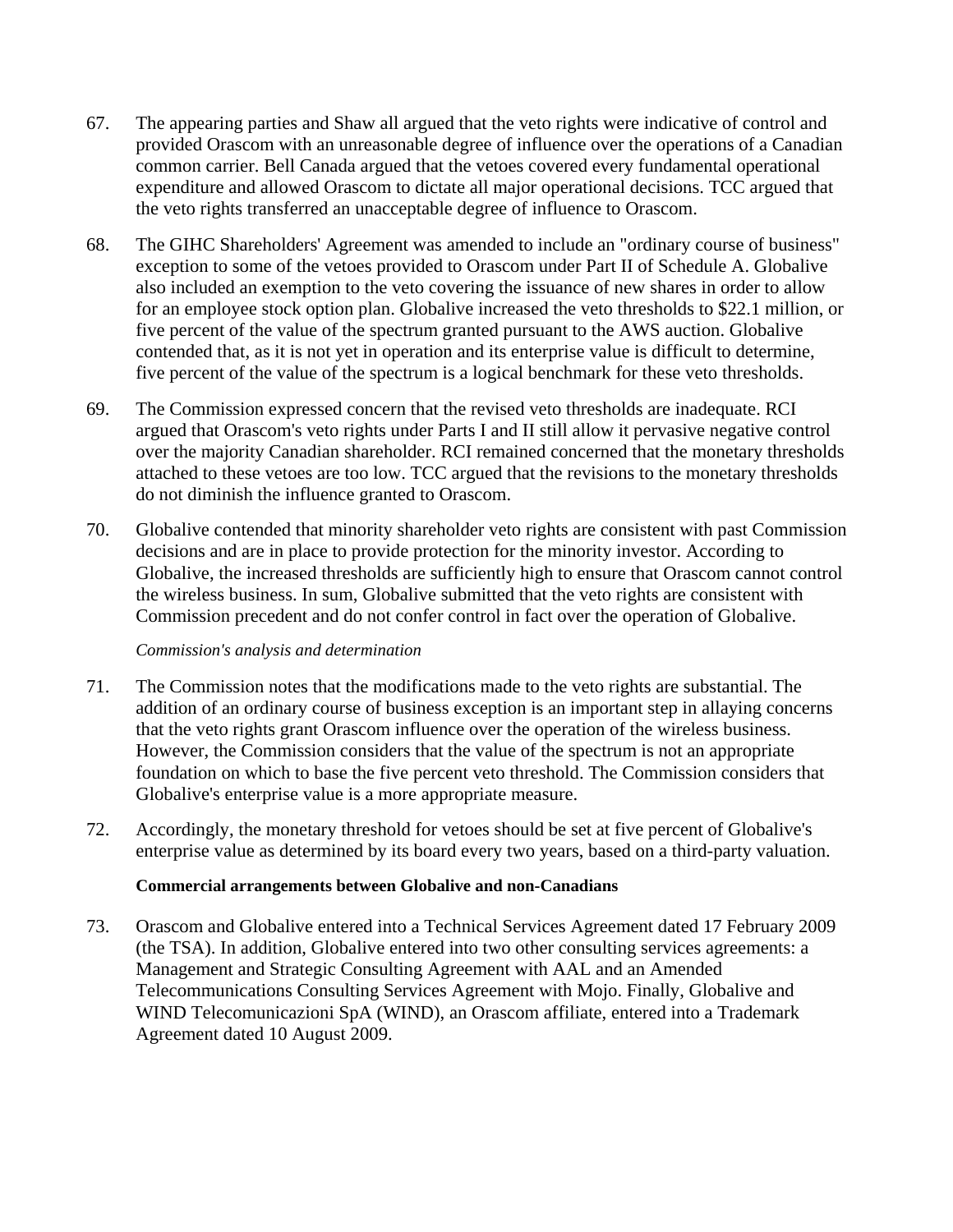#### *A. Technical Services Agreement*

- 74. The Commission has reviewed all three consulting agreements and finds that only the TSA raises concerns with respect to control in fact as a result of the strategic nature of the services provided and the fact that they are provided by the major non-Canadian shareholder and primary lender to Globalive.
- 75. The services to be provided to Globalive by Orascom pursuant to the TSA include the following, among others:
	- the design of Globalive's network architecture and its network capability;
	- the implementation of the network;
	- vendor selection and the purchasing of network equipment;
	- the negotiation of purchase agreements with international and local vendors;
	- regulatory compliance; and

1

- the introduction of new products and services.
- 76. In their written comments submitted prior to the oral phase of the public hearing, the appearing parties and Shaw all expressed the concern that the TSA allowed Orascom to exercise control over Globalive. They cited the significant role that Orascom played in the design, implementation, and vendor selection of all key aspects of one of the most strategic components of Globalive's business, its network.
- 77. TCC pointed out that Orascom's investment in Globalive was conditional upon the other investors agreeing that Globalive would execute the TSA. TCC submitted that, since the fees were on a flat-rate basis instead of a fee-for-service basis and had to be paid whether or not the services were used, Globalive would be forced to draw upon Orascom's technical expertise or end up paying twice if the technical expertise were provided by another party.
- 78. During the oral phase of the public hearing, the appearing parties submitted that because AAL only had experience in the wireline business in Canada, Globalive would have to turn to its non-Canadian investor for advice and technical support, thereby becoming subject to ongoing influence. They argued that Orascom's wireless industry-specific experience in 14 countries, when combined with its size<sup>7</sup> and success, would make it difficult for Globalive to ignore Orascom's recommendations.
- 79. Throughout the proceeding, Globalive disputed the assertion that the TSA provided Orascom with control over key strategic technical decisions, citing various examples of Globalive's reliance on the telecommunications expertise of its more than 200 Canadian employees. Globalive indicated that the single most important feature of the TSA was that it allowed

<sup>7</sup> The wireless revenues of Orascom and its affiliates were \$5.3 billion in 2008. Globalive's 2008 telecommunications revenues were just over \$120 million.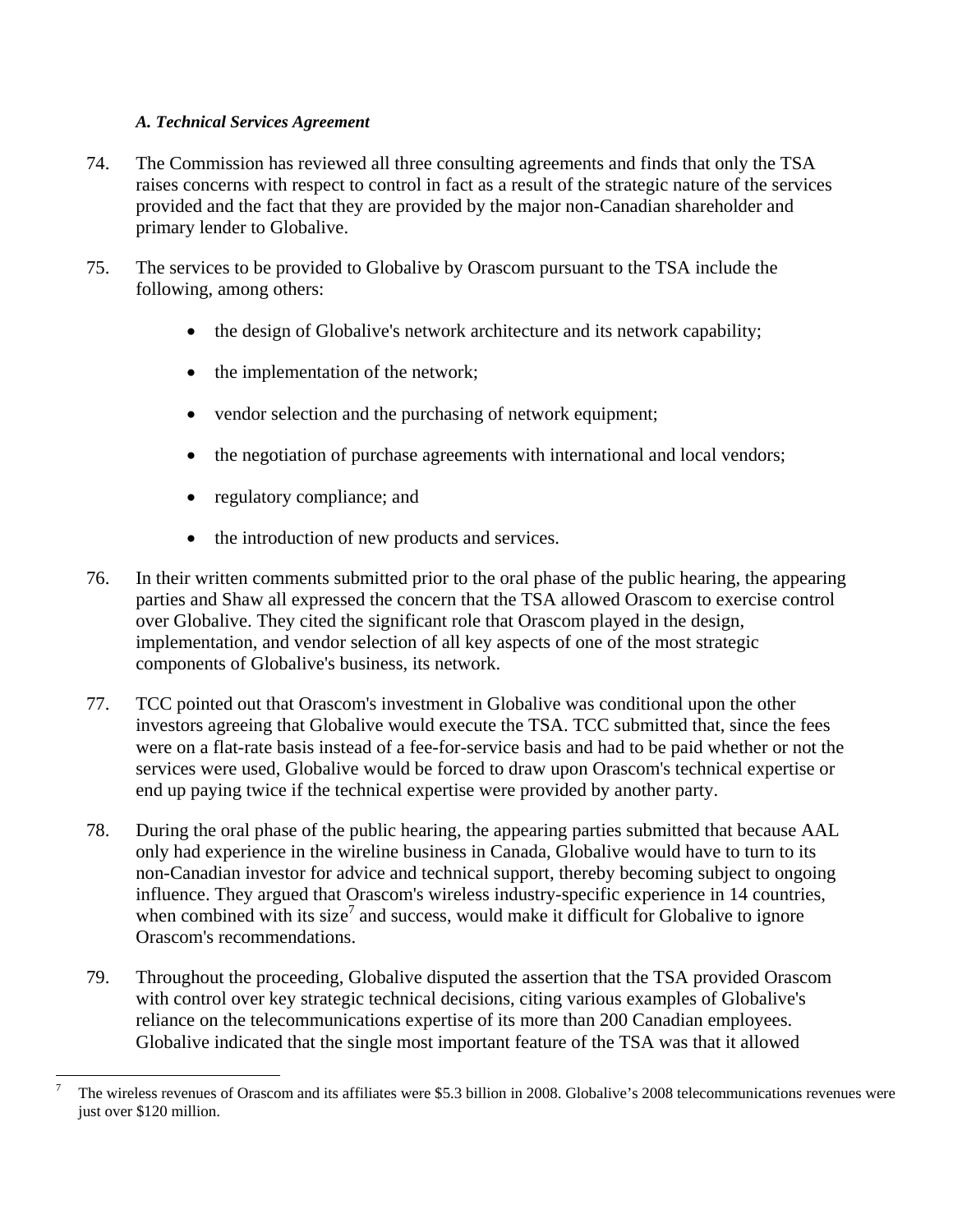Globalive the economic advantage of purchasing various network elements (up to and including handsets) at the same price as Orascom would pay, which was far lower than the price that Globalive would otherwise have had to pay.

- 80. During the oral phase of the public hearing, Globalive indicated that all three of the consulting agreements served a dual purpose, allowing Globalive to receive consulting services from the shareholder corporations on a cost-effective basis while providing a pro rata economic return to the shareholders for their investments.
- 81. Globalive submitted a revised TSA that gives it the unilateral right to terminate the TSA at any time and for any reason. In the event of such termination, Globalive and Orascom would enter into a subsequent agreement to provide to Orascom the same financial benefits as those provided under the TSA. Globalive acknowledged that there may be a perception that it is locked into a long-term arrangement regarding its network deployment, but submitted that by negotiating the right to terminate the TSA, it has allayed any such concerns.

#### *Commission's analysis and determination*

- 82. The Commission accepts that the TSA is a dual-purpose agreement in that it allows Globalive access to Orascom's considerable wireless operating expertise, including access to its global, preferred purchasing power, and it provides Orascom with certain financial benefits. The Commission notes that under the revised TSA, Globalive must pay a fixed fee to Orascom irrespective of whether services are rendered, and if it terminates the agreement, it must pay Orascom either an amount to be negotiated or \$100 million less fees already paid, depending on the circumstances.
- 83. Moreover, the Commission notes that the TSA provides Globalive with benefits that operate as key determinants of its success. It is this reliance by Globalive on Orascom that defines their relationship and allows Orascom the opportunity to influence a wide range of operating and strategic decisions.
- 84. Given the significant benefits Globalive derives from the TSA, the Commission is of the view that Globalive will maintain the TSA for the foreseeable future. Consequently, the Commission considers that Orascom will continue to have influence over operating and strategic decisions related to Globalive's network.

#### *B. Trademark Agreement*

- 85. Under the Trademark Agreement, Globalive is provided with a licence to use the trademark WIND in association with its services in Canada. The WIND trademark is used by Orascom affiliates in Greece and Italy. WIND is controlled by Weather Investments S.p.A., Orascom's controlling shareholder.
- 86. The appearing parties raised concern that if the term of the agreement were short, or if WIND could terminate the agreement on short notice, Globalive would be left in a position where it might have to abandon the trademark by which its services are known in the market and substitute a new, unknown trademark.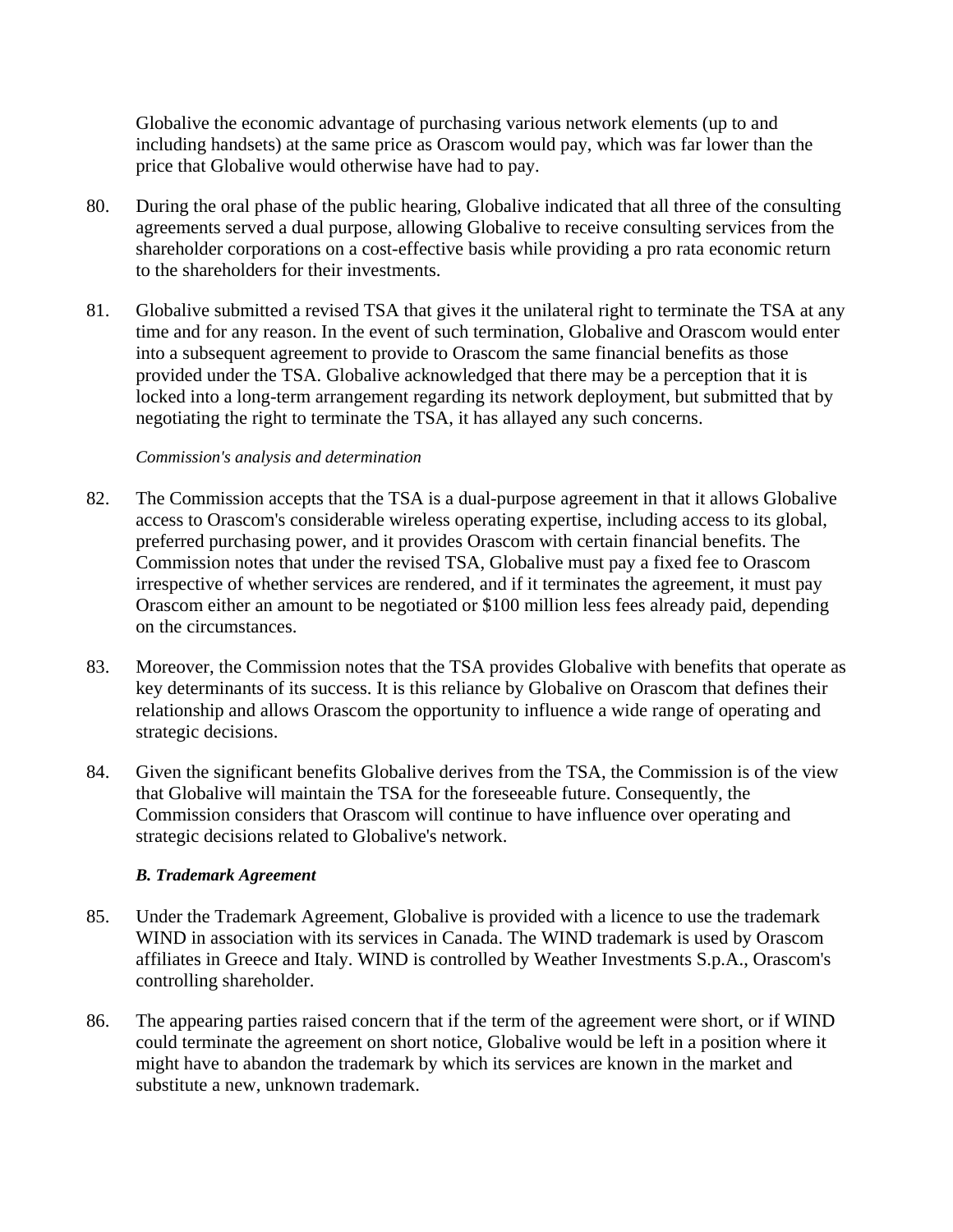87. Globalive submitted that the branding agreement simply provides it with a cost-effective means to leverage a well-established, internationally recognized wireless brand.

#### *Commission's analysis and determination*

- 88. Based on information that Globalive filed in confidence with the Commission and discussions held during the *in camera* oral phase of the public hearing, the term of the agreement and the termination rights are not of concern to the Commission.
- 89. However, the Commission finds that Globalive's adoption and use of a trademark belonging to an Orascom affiliate do provide Orascom (or its controlling shareholder) with influence over Globalive because Orascom has the power to limit how the brand can be used.

#### **Economic participation of Globalive and non-Canadians**

#### *A. Equity participation*

- 90. The overall equity positions of the shareholders are the same under both the pre-hearing and the revised structures. The combination of Orascom's voting and non-voting shares in GIHC translates into 65.1 percent of Globalive's total equity.
- 91. TCC submitted that the very size of Orascom's equity stake in Globalive is a factor that is highly relevant to the issue of control in fact. RCI took issue with the fact that the only equity injected by AAL was in the form of its wireline business and that virtually no fresh capital was contributed by any party other than Orascom.
- 92. Globalive submitted that Orascom's equity holdings are mostly non-voting and are consistent with past broadcasting decisions and telecommunications precedents.

#### *Commission's analysis and determination*

- 93. Equity participation is central to the Commission's analysis in determinations of control in fact. As noted by the National Transportation Agency in the Canadian Airlines decision, "The greater the economic interest, the greater the likelihood that the owner of that economic interest will be able to exercise control in fact. This matter becomes of major importance as the economic interest reaches and exceeds 50 per cent."<sup>8</sup>
- 94. Orascom's equity participation is 65.1 percent, which is consistent with levels of non-Canadian investment previously approved by the Commission.<sup>9</sup> The Commission is of the view that, while in the circumstances of this case the level of equity participation provides an avenue for influence, it is not sufficient on its own to convert that influence into control.

 $\overline{a}$ 8 Canadian Airlines decision, page 18

<sup>9</sup> In the CanWest decision, GS Capital Partners (the non-Canadian shareholder) held 65 percent of the total equity of CW Investments Co. In Broadcasting Decision 2004-284, HMTF General Partnership contributed 65 percent of the equity to finance the acquisition of Persona Communications Inc. Finally, in Letter of Authority A98-0061, the Commission approved a corporate reorganization of Fundy Communications Inc. (FCI), with non-Canadians Harvard Private Capital Holdings Inc. and Alta holding 62.3 percent of the issued common shares of FCI.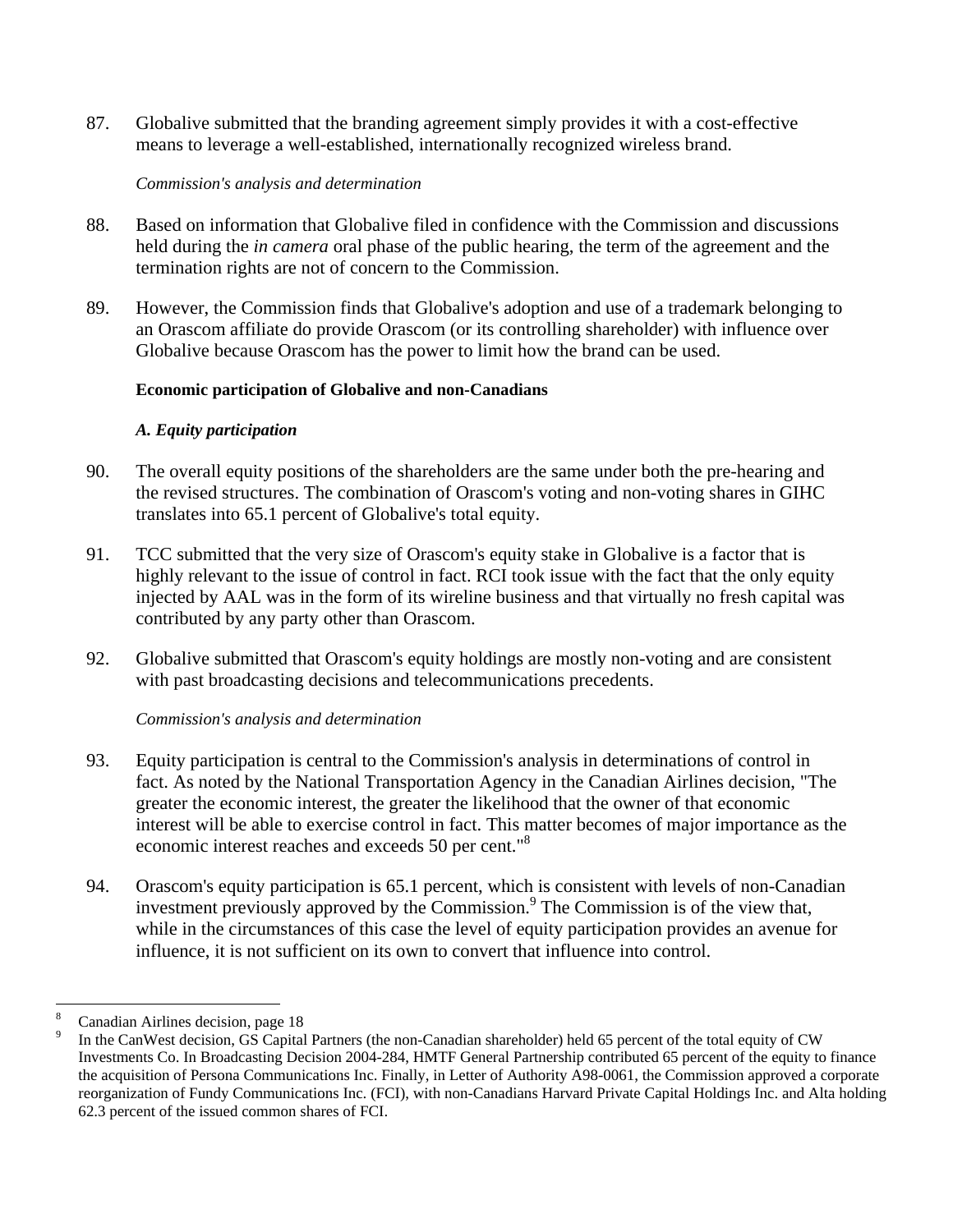#### *B. Financing arrangements*

- 95. Orascom is the source of the vast majority of Globalive's debt, having advanced \$442.4 million by way of a Spectrum Loan Agreement dated 31 July 2008 and committed a further \$66 million under an Operating Loan Agreement dated 23 March 2008, for a total commitment of \$508.4 million (collectively, the Orascom loan agreements). In addition to the Orascom loans, GCC, a wholly-owned subsidiary of GIHC, committed \$400,000 to Globalive by way of a Loan Agreement dated 14 April 2008.
- 96. According to the pre-hearing loan documents, the loans were to be due in full in August 2011, including an initial term and extensions. Interest was set at a rate of  $LIBOR<sup>10</sup>$  plus 12 percent for the initial term, LIBOR plus 15 percent for the first extension, and LIBOR plus 18 percent for the subsequent extension.
- 97. The pre-hearing loan documents contained a number of sections relevant to control in fact. In particular, section 7.2 allowed Orascom to appropriate Globalive funds at any time following an event of default and section 8 provided a general indemnity to Orascom. Section 5.2 included a number of negative covenants, notably the following:
	- 5.2(a), which prohibited Globalive from incurring debt in excess of \$20 million, other than indebtedness to reduce or retire amounts owing under the loans themselves;
	- 5.2(d), which prohibited Globalive from making corporate distributions other than for wages paid in the ordinary course of business;
	- $5.2(g)$ , which prohibited Globalive from making any capital expenditures in excess of \$10 million without the consent of Orascom; and
	- $\bullet$  5.2(j), which prohibited Globalive from permitting or suffering to exist a change in control.
- 98. In their pre-hearing written comments, the appearing parties expressed concern with respect to the size, terms, and rates of the Orascom loans. They also expressed concern regarding the covenants of the loans, which they suggested could operate as levers of control in the hands of the non-Canadian shareholder.
- 99. On 29 September 2009, subsequent to the first two days of the oral phase of the public hearing, Globalive filed amending agreements to the Orascom loan agreements. While the interest rates remain unchanged, the amending agreements provide that, at the option of the borrower, the terms of the loans can be extended for a further 36 months from the August 2011 call date. Moreover, sections 5.2, 7.2, and 8 of the original Orascom loan agreements have been deleted in their entirety. $^{11}$

 $\overline{a}$ 

<sup>&</sup>lt;sup>10</sup> London Interbank Offered Rate

Section 5.1, which contained a number of positive covenants, was also deleted.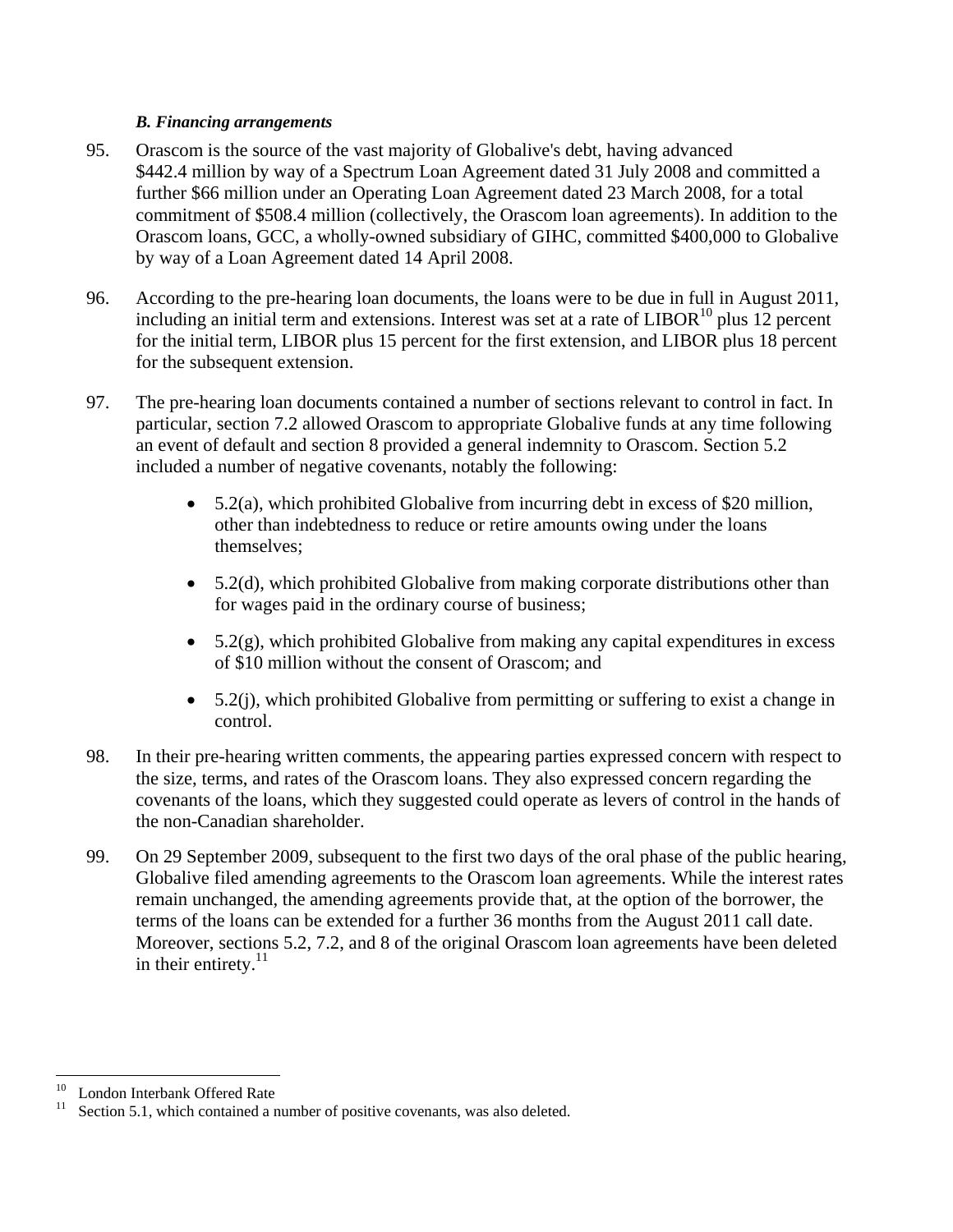- 100. On 2 October 2009, following the completion of the oral phase of the public hearing, Globalive filed further amending agreements to delete section 7.1(f) of the Orascom loan agreements. That section created an event of default upon the occurrence of an event that, in the reasonable opinion of Orascom, has or could reasonably be expected to have a material adverse effect.
- 101. The appearing parties were of the view that the revised Orascom loan agreements continue to operate as levers of control in the hands of Orascom. In their view, it is unlikely that Globalive will be able to repay the Orascom debt in the foreseeable future or to secure other sources of funding, with the result that Orascom will use this dependence as a means of exercising control over Globalive. Moreover, RCI noted that covenants similar to those forfeited by Orascom in the Orascom loan agreements remain in the Shareholders' Agreement, so that Orascom has essentially retained its position of control.
- 102. Globalive submitted that its financial arrangements provide Orascom with no power to determine or decide the corporate strategy or operations of its venture. With respect to the Orascom debt, Globalive submitted that no law prohibits Orascom from holding a significant portion of Globalive's debt, and noted that it has already obtained financing commitments from third-party vendors in excess of US\$100 million, commitments which rank ahead of its obligations to Orascom.
- 103. Globalive argued that the notion of debt per se as a lever of control is not substantiated, and that a lever is not a lever unless it permits the person wielding it to achieve a certain result upon the application of force. It submitted that a lender can exert control through debt in one of three principal ways: (i) by including positive or negative covenants that limit certain conduct and that, if breached, could lead to the loan being called; (ii) by including equity conversion rights; and (iii) by using the loan, if it is material in amount, as a sword of Damocles hanging over the board of directors. Globalive dismissed the first two examples as inapplicable in the present case. With respect to the final potential control lever, Globalive submitted that it too is no longer a concern, as Orascom cannot call the loans and Globalive has the option to extend the maturity date of the Orascom loan agreements to August 2014.

104. The Commission recognizes that there are no statutory restrictions on the amount of debt that a non-Canadian can provide to a telecommunications common carrier. However, debt levels and debt financing arrangements can be important indicia of where influence lies. As stated in the CanWest decision, the concentration of debt and equity in the hands of a single foreign entity can create an opportunity for undue influence over the venture by that non-Canadian entity:

> The Commission was concerned that if a Goldman, Sachs & Co. entity was the lead syndicator with respect to the debt, or if it were the major debt holder under any of the lending agreements, this together with GSCP's equity interest could result in undue influence over the venture by a non-Canadian. $^{12}$

 $12\,$ CanWest decision at paragraph 52. GSCP was an affiliate of Goldman, Sachs & Co.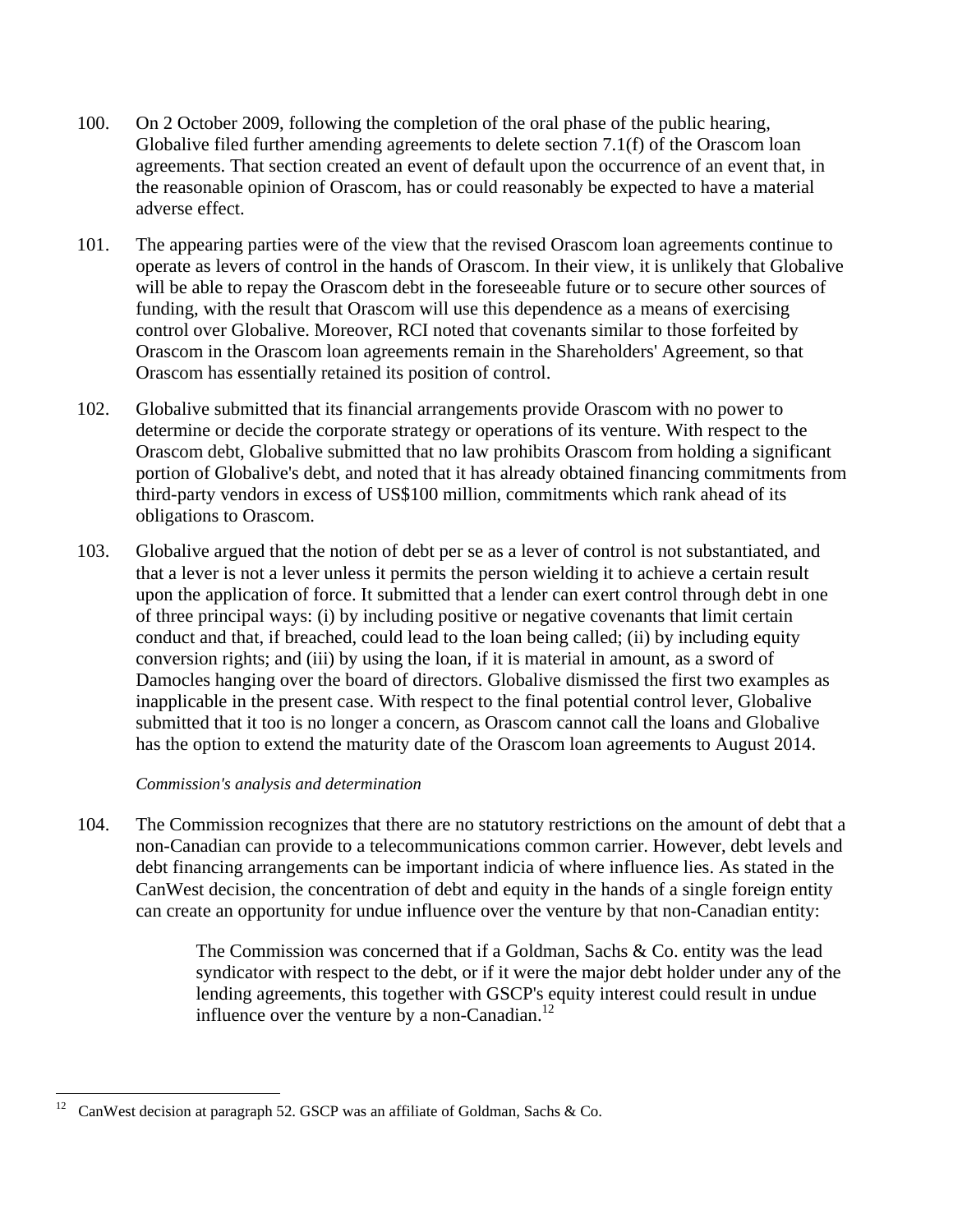- 105. In the case of the CanWest decision, the non-Canadian shareholder holding 65 percent of the equity was also providing a significant amount of the debt. Prior to the oral phase of that proceeding, the Commission expressed concern regarding the proposed level of debt, and during the oral phase, CanWest confirmed that the percentage of the debt held by the non-Canadian investor had been reduced to less than 20 percent and that Goldman, Sachs & Co. would not be lead syndicator.
- 106. In the present case, Orascom, the significant non-Canadian equity holder, has provided approximately 99 percent of Globalive's current debt, excluding some third-party vendor financing, which represents the vast majority of Globalive's total financing.
- 107. The concentration of debt and equity in the hands of a single entity can create an opportunity for influence. In circumstances such as the present, where a company is heavily debt financed, this opportunity can translate into significant influence over the venture by the debt holder.
- 108. The magnitude of the debt provided by Orascom, the relative debt to equity financing, and the fact that the debt is concentrated in the hands of a single entity cause the Commission concern with the loans as a source of Orascom influence. The modifications to the covenants and terms of the loans do little to reduce this concern. Furthermore, the Commission notes that covenants similar to those deleted from the Orascom loan agreements are still contained in Schedule A to the Shareholders' Agreement.
- 109. In addition to the above-noted concerns, the Commission considers that a company's inability to obtain financing from third-party sources may also be relevant to the issue of control in fact. As noted in the Unitel decision, "In certain circumstances it may be possible to conclude that a non-Canadian shareholder or lender may have a considerable amount of leverage, and even control, over a cash-strapped telecommunications common carrier."<sup>13</sup>
- 110. During the oral phase of the public hearing, Globalive noted that Orascom and AAL had planned to rely heavily on external financing to capitalize Globalive. However, following completion of the AWS auction, Globalive's efforts to obtain external financing to replace Orascom's loans coincided with a major downturn in the credit markets. Orascom indicated that it is not interested in remaining Globalive's major lender and is committed to transferring its loans to an outside party. However, at this time, Orascom remains the major source of financing for Globalive in the near term.
- 111. Globalive stated during the oral phase of the public hearing that the capital investment required for a national wireless start-up is well over \$1 billion. Having raised approximately \$600 million, Globalive will require significant further capital in order to complete its network rollout. The Commission considers that Globalive's dependence upon Orascom for financing may well increase in the near term, given its inability to date to attract substantial third-party financing.

<u>.</u>

<sup>&</sup>lt;sup>13</sup> Unitel decision at page 29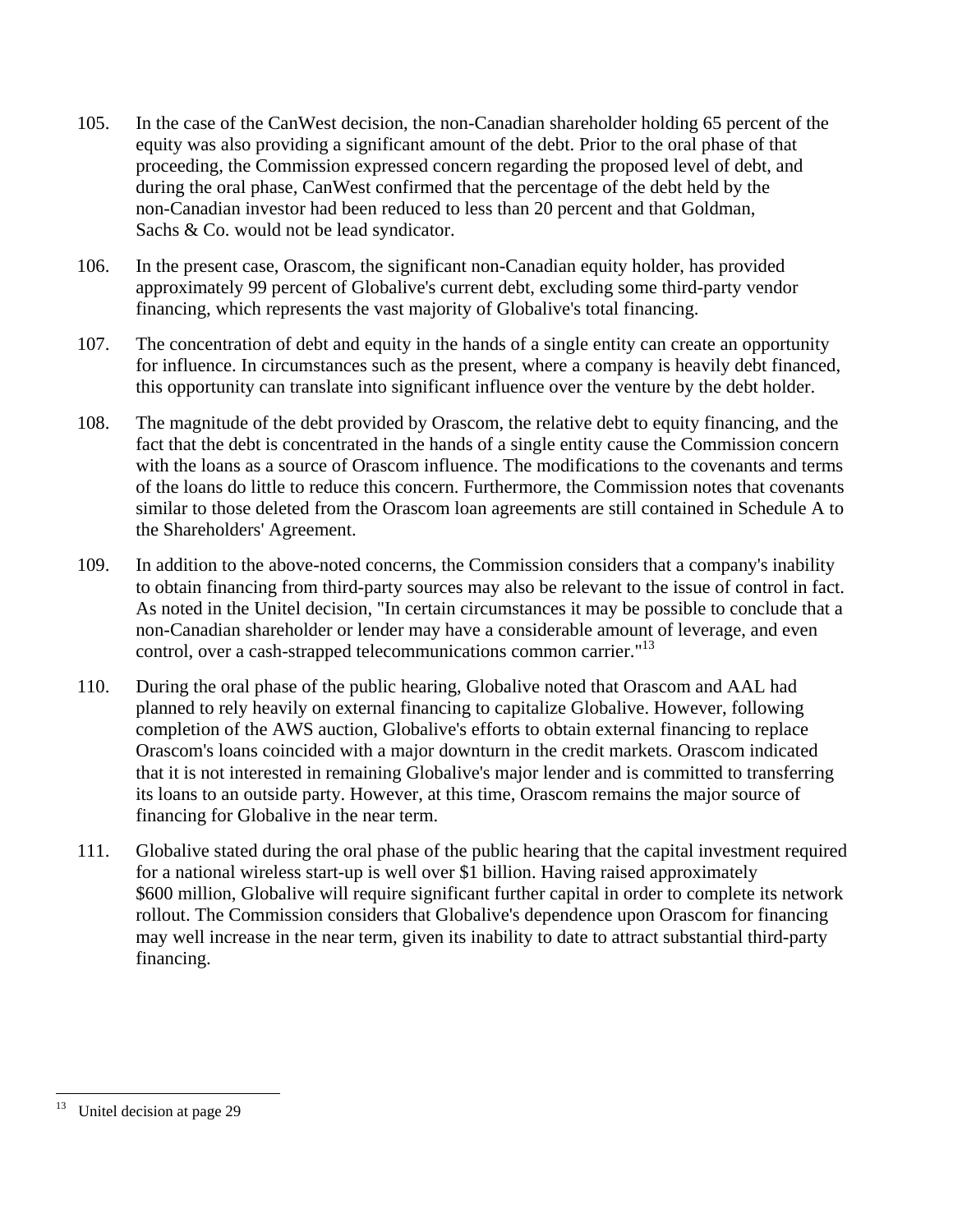112. It is the Commission's view that such a significant concentration of debt in the hands of Orascom, representing the vast majority of Globalive's enterprise value, serves to provide Orascom with leverage over Globalive. Given Orascom's equity interest in Globalive, such a high level of debt in the hands of a non-Canadian is unacceptable.

# **Conclusion**

- 113. The Commission considers that each of the factors addressed above provides Orascom, a non-Canadian, with an avenue for influence over Globalive. While disparate points of influence may not individually result in control, when combined they can translate into the ability to control in fact.
- 114. As noted above, control in fact is only established where influence is dominant or determining. In particular, the issue is whether or not there is an ongoing power or ability, whether exercised or not, to determine the strategic decision-making activities of a corporation or to dominate the ability to manage and run its day-to-day operations.
- 115. Globalive has made numerous significant changes to its corporate structure and documents in order to address many of the Commission's concerns. In this decision, the Commission has identified additional changes that are necessary to address certain remaining concerns with respect to Orascom's influence over Globalive. These changes relate to the composition of the boards of directors, liquidity rights, and the threshold for veto rights.
- 116. Notwithstanding these additional changes, significant concerns remain with respect to the control in fact of Globalive by Orascom. In the present case, the record shows that Orascom, a non-Canadian
	- holds two-thirds of Globalive's equity;
	- is the principal source of technical expertise; and
	- provides Globalive with access to an established wireless trademark.
- 117. Given the changes that were made during the public hearing and presuming that the additional changes that have been identified in this decision are made, these elements taken together, while significant, would not cause the Commission, in the circumstances of this case, to reach a decision that Orascom is in a position of influence that is both dominant and determining.
- 118. However, when these levers are considered in concert with Orascom's provision of the vast majority of Globalive's debt financing, the Commission finds that it cannot conclude that Globalive is not controlled in fact by a non-Canadian, to wit Orascom. In other words, the Commission finds that Orascom has the ongoing ability to determine Globalive's strategic decision-making activities.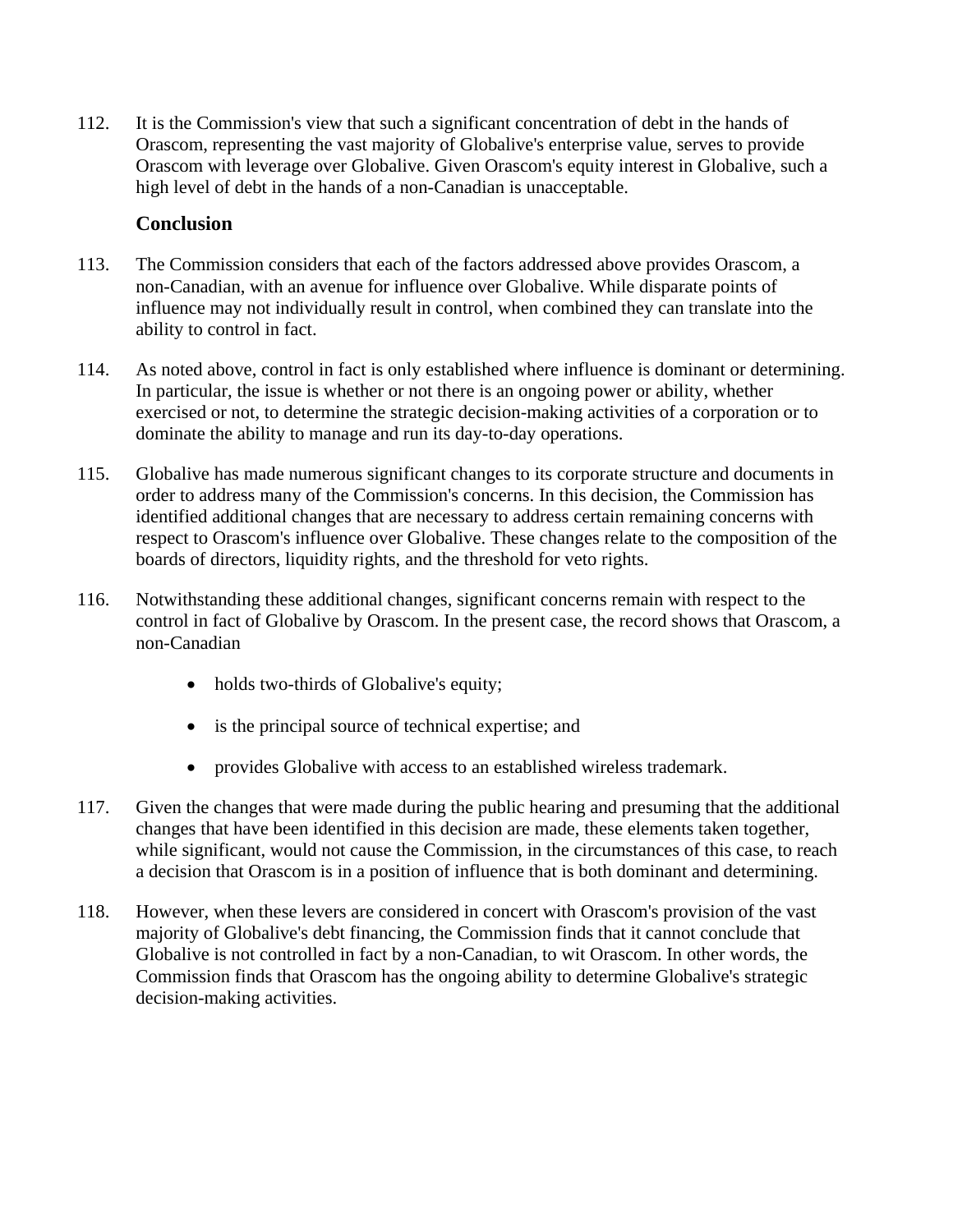119. In light of all the above, the Commission finds that Globalive is controlled in fact by Orascom, a non-Canadian. Therefore, the Commission concludes that Globalive does not meet the requirements set out in section 16 of the Act and is not currently eligible to operate as a telecommunications common carrier.

Secretary General

# **Related documents**

- *Proceeding to consider the compliance of Globalive with the ownership and control regime*, Telecom Notice of Consultation CRTC 2009-429, 20 July 2009, as amended by Telecom Notice of Consultation CRTC 2009-429-1, 21 July 2009
- *Canadian ownership and control review policy*, Telecom Regulatory Policy CRTC 2009-428, 20 July 2009
- *Call for comments Canadian ownership and control review procedure under section 16 of the* Telecommunications Act, Telecom Notice of Consultation CRTC 2009-303, 22 May 2009
- *Transfer of effective control of BCE Inc. to a corporation to be incorporated and a consequential change in ownership of CTVglobemedia Inc.*, Broadcasting Decision CRTC 2008-69, 27 March 2008
- *Transfer of effective control of Alliance Atlantis Broadcasting Inc.'s broadcasting companies to CanWest MediaWorks Inc.*, Broadcasting Decision CRTC 2007-429, 20 December 2007
- *Change in effective control*, Broadcasting Decision CRTC 2004-284, 21 July 2004, as amended by Broadcasting Decision CRTC 2004-284-1, 26 July2004

*This document is available in alternative format upon request, and may also be examined in PDF format or in HTML at the following Internet site:* http://www.crtc.gc.ca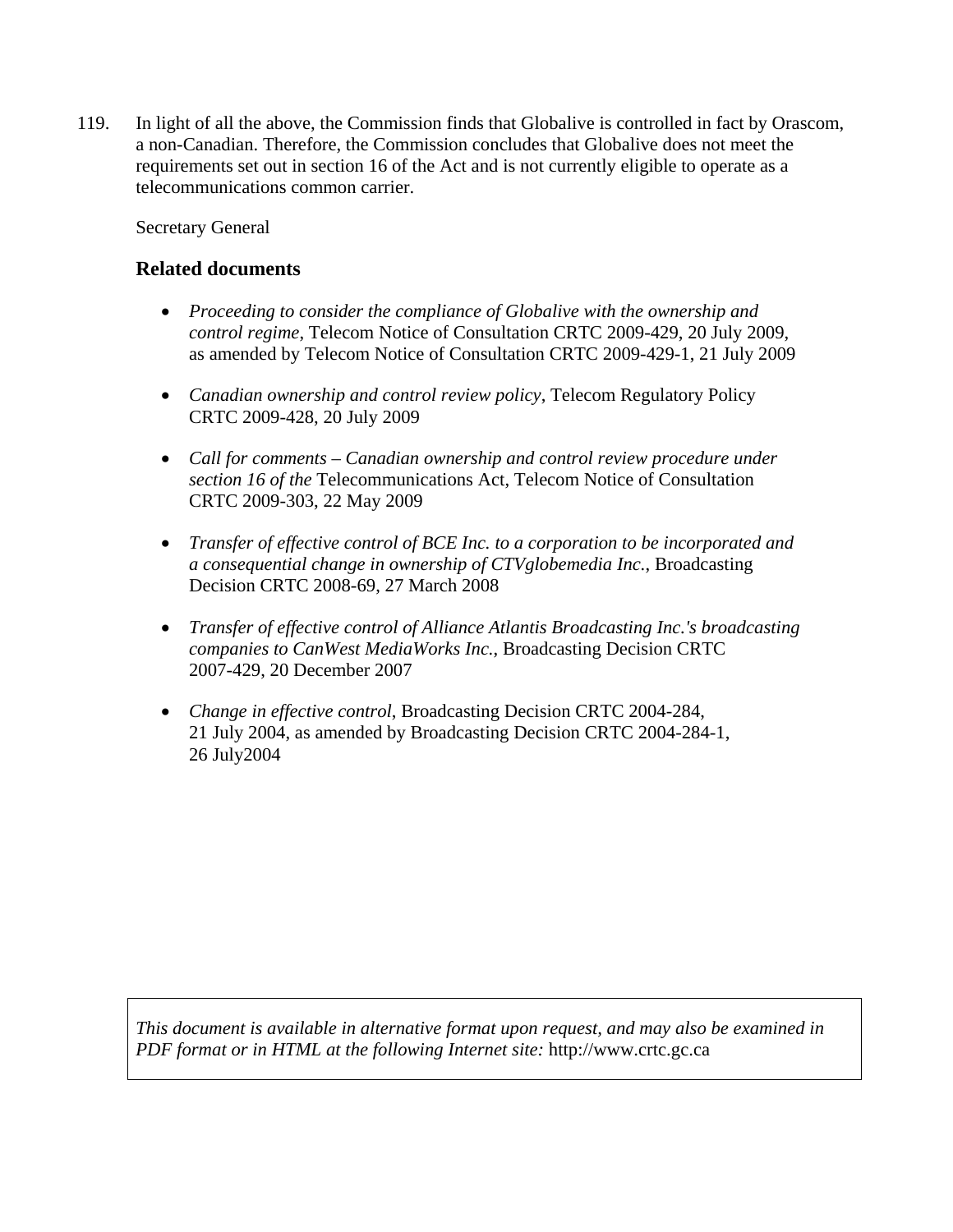

| <b>GIHC Shares and Equity</b><br><b>Voting Shares:</b><br><b>Non-voting Shares:</b><br><b>Total Equity:</b>              | 1.30% Mojo; 66.68% AAL;<br>32.02% Orascom<br>0% Mojo; 0% AAL;<br>100% Orascom<br>1.00% Mojo; 51.40% AAL;<br>47.60% Orascom | <b>GIHC Board of Directors (5)</b><br>$(2)$ AAL<br>(2) Orascom<br>(1) Independent Director<br><b>GCHC Board of Directors (7)</b><br>$(4)$ GIHC<br>(3) Orascom |
|--------------------------------------------------------------------------------------------------------------------------|----------------------------------------------------------------------------------------------------------------------------|---------------------------------------------------------------------------------------------------------------------------------------------------------------|
| <b>GCHC Shares and Equity</b><br>Voting Shares: 66.67% GIHC; 33.33% Orascom<br>Total Equity: 66.67% GIHC; 33.33% Orascom |                                                                                                                            | <b>Globalive Board of Directors (7)</b><br>$(7)$ GCHC                                                                                                         |